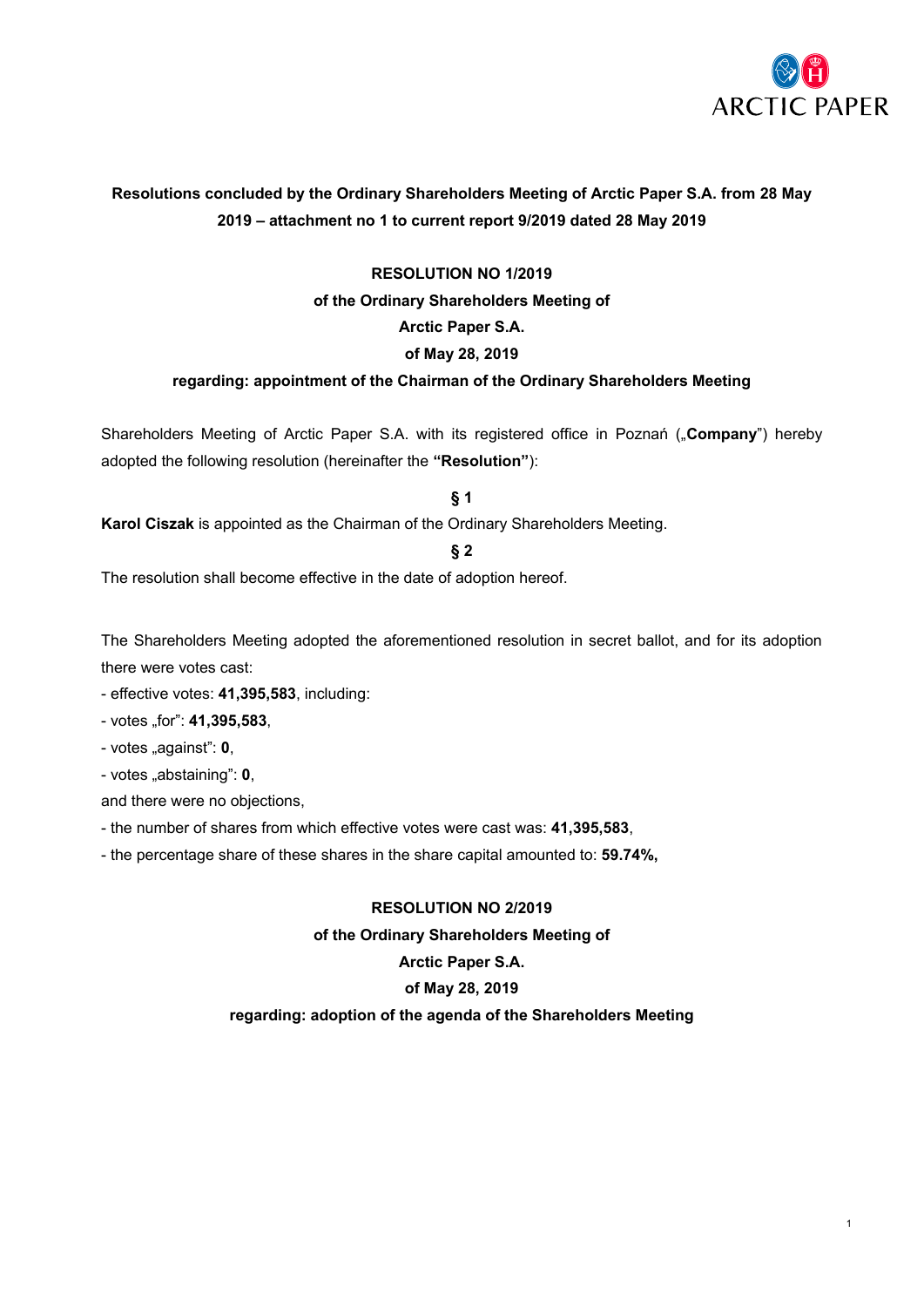

Shareholders Meeting of Arctic Paper S.A. with its registered office in Poznań ("Company") hereby adopted the following agenda of the Shareholders Meeting of the Company, made public in accordance with art. 402<sup>2</sup> of the Commercial Companies Code,:

- 1. Opening the meeting and electing the Chairman of the Ordinary Shareholders Meeting;
- 2. Confirming that the Shareholders Meeting was convened correctly and is able to adopt resolutions;
- 3. Adopting the agenda;
- 4. Adopting a resolution on non-appointment of a Returning Committee of the Shareholders Meeting;
- 5. Considering the Management Board's report on the Company's operations in the financial year 2018;
- 6. Considering the Company's financial statements for the financial year 2018;
- 7. Reviewing the auditor's report on the audit of the financial statements of the Company for the financial year 2018;
- 8. Reviewing the Company's Supervisory Board's report on the evaluation of the Management Board's report on the Company's operations and the evaluation of the Company's financial statements for the financial year 2018 as well as reviewing the Supervisory Board's opinion on the resolutions placed on the Shareholders Meeting's agenda;
- 9. Adopting resolutions on the approval of the Company's Management Board's report on its operations in the financial year 2018;
- 10. Adopting resolutions on the approval of the Company's financial statements for the financial year 2018;
- 11. Considering the report on operations of the Arctic Paper S.A. Capital Group and the financial statements of the Arctic Paper S.A. Capital Group for the financial year 2018;
- 12. Reviewing the auditor's report on the audit of financial statements of the Arctic Paper S.A. Capital Group for the financial year 2018;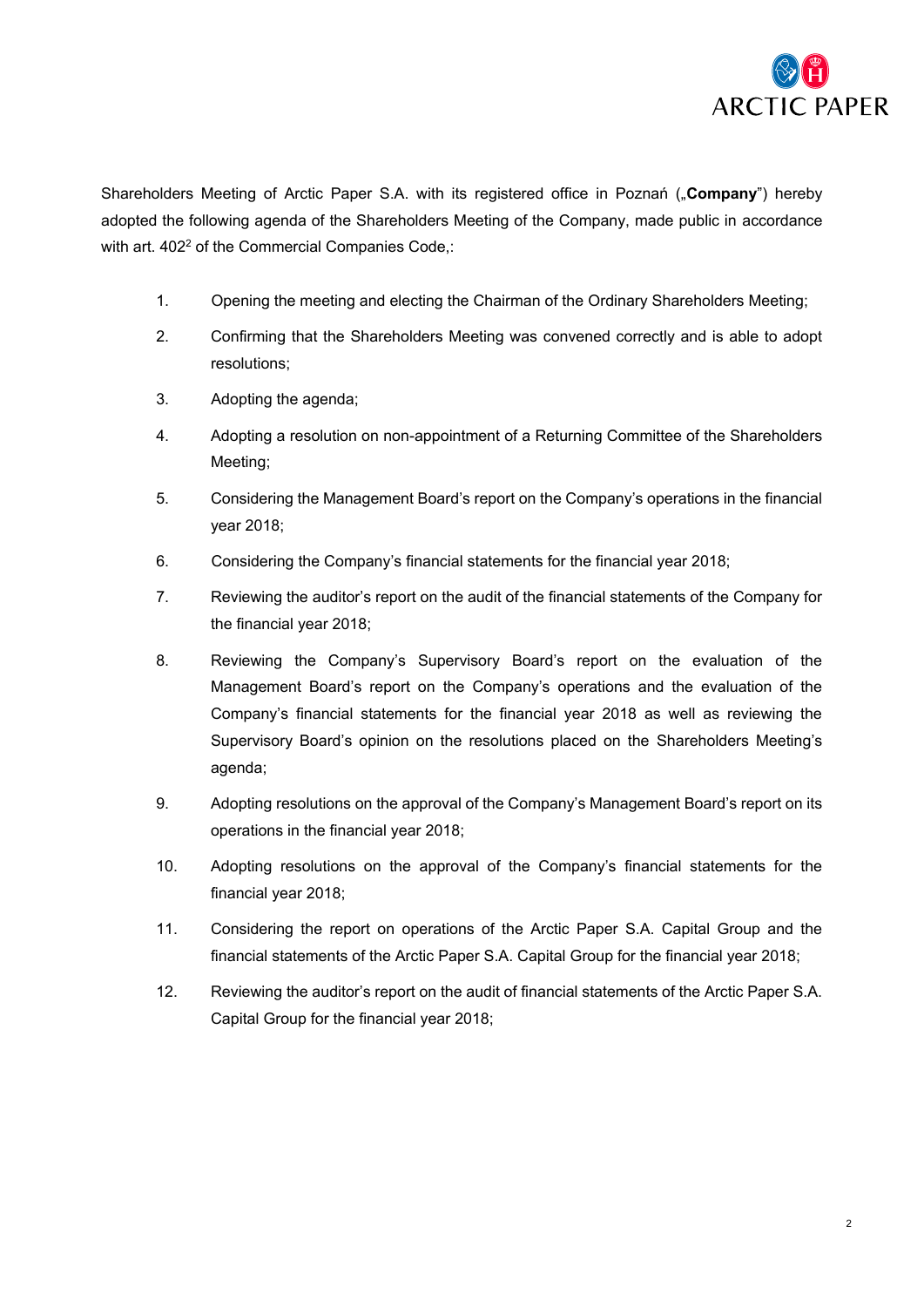

- 13. Adopting resolutions on the approval of the financial statements of the Arctic Paper S.A. Capital Group for 2018 and on the approval of the report on operations of the Arctic Paper S.A. Capital Group for the financial year 2018;
- 14. Adopting a resolution on the distribution of the Company's net profit for the financial year 2018;
- 15. Adopting a resolution on change of the Company's Register Office;
- 16. Adopting a resolution on adoption of the unified text of the Company's Articles of Association;
- 17. Adopting resolutions on the acknowledgment of performance of duties by the Management Board Members in the financial year 2018;
- 18. Adopting resolutions on the acknowledgment of performance of duties by the Supervisory Board Members in the financial year 2018;
- 19. Adopting a resolution on the dismissal of the member of the Supervisory Board of the Company;
- 20. Adopting a resolution on the appointment of the member of the Supervisory Board of the Company;
- 21. Closing the meeting.

The Shareholders Meeting adopted the aforementioned resolution in open ballot, and for its adoption there were votes cast:

- effective votes: **41,395,583**, including:
- votes "for": **41,395,583**,
- votes "against": **0**,
- votes "abstaining": **0**,
- and there were no objections,
- the number of shares from which effective votes were cast was: **41,395,583**,
- the percentage share of these shares in the share capital amounted to: **59.74%,**

# **RESOLUTION NO 3/2019**

### **of the Ordinary Shareholders Meeting of**

# **Arctic Paper S.A.**

# **of May 28, 2019**

# **regarding: waiving the appointment of the Returning Committee of the Shareholders Meeting**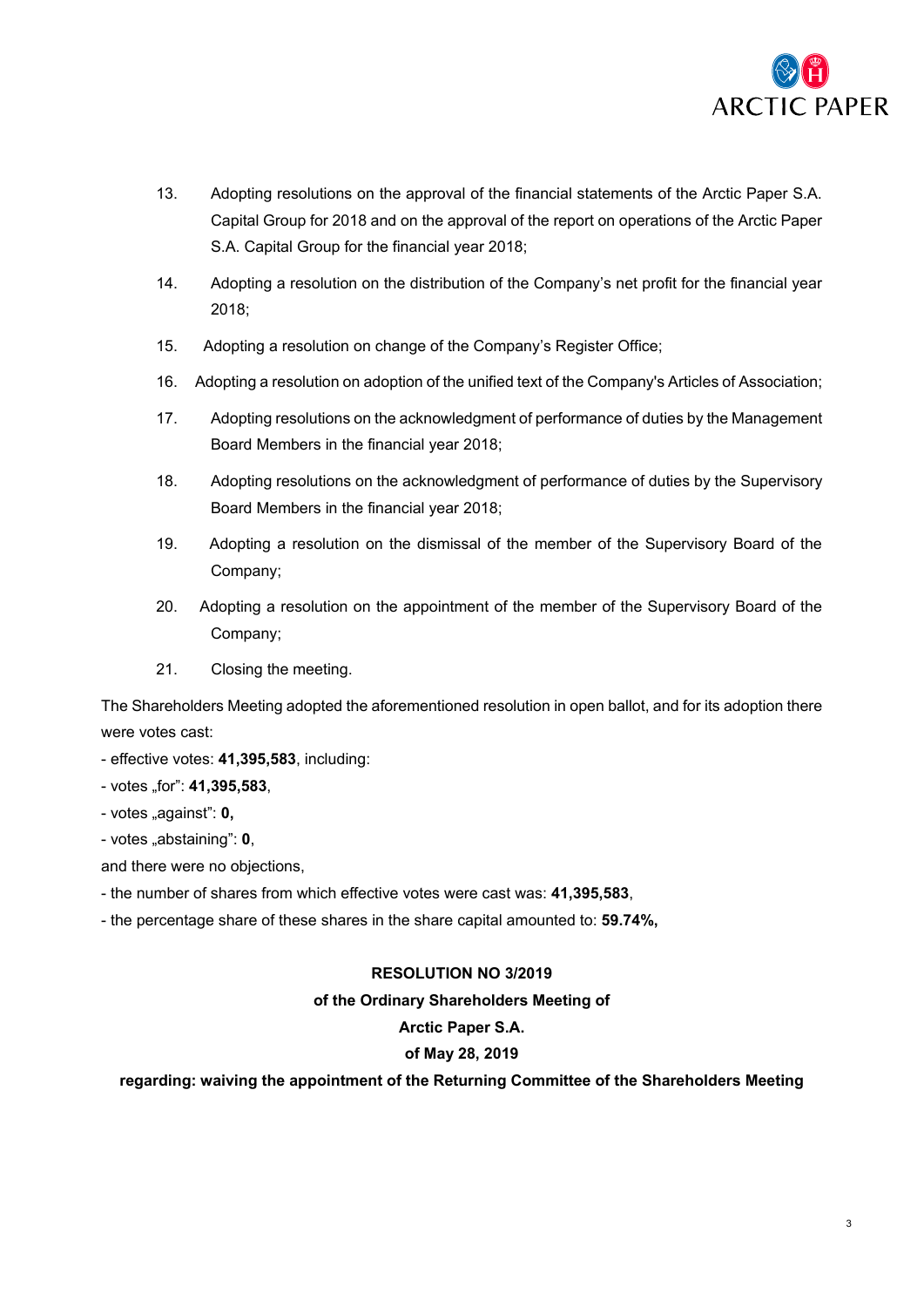

4

The Shareholders Meeting of of Arctic Paper S.A. with its registered office in Poznań ("**Company**") hereby adopted the following resolution (hereinafter the **"Resolution"**):

### **§ 1**

It is resolved to waive the appointment of the Returning Committee while entrusting the Chairman of the Meeting with the Committee's duties in respect of the vote count.

### **§ 2**

The Resolution shall become effective upon adoption hereof.

The Shareholders Meeting adopted the aforementioned resolution in open ballot, and for its adoption there were votes cast:

- effective votes: **41,395,583**, including:
- votes "for": **41,395,583**,
- votes "against": **0**,
- votes "abstaining": **0**,
- and there were no objections,
- the number of shares from which effective votes were cast was: **41,395,583**,
- the percentage share of these shares in the share capital amounted to: **59.74%,**

# **RESOLUTION NO 4/2019**

# **of the Ordinary Shareholders Meeting of**

# **Arctic Paper S.A.**

### **of May 28, 2019**

# **regarding: approval of the Company's Management Board's report on its activity in the financial year 2018**

Acting pursuant to art. 395 § 2 item 1) of the Commercial Companies Code and pursuant to art. 18 section 18.1 item a) of the Articles of Association, the Shareholders Meeting of Arctic Paper S.A. with its registered office in Poznań ("**Company**") hereby adopted the following resolution(hereinafter the **"Resolution"**):

# **§ 1**

The Shareholders Meeting, after consideration of the Management Board's report on the Company's activity in the financial year 2018, decided to approve the same.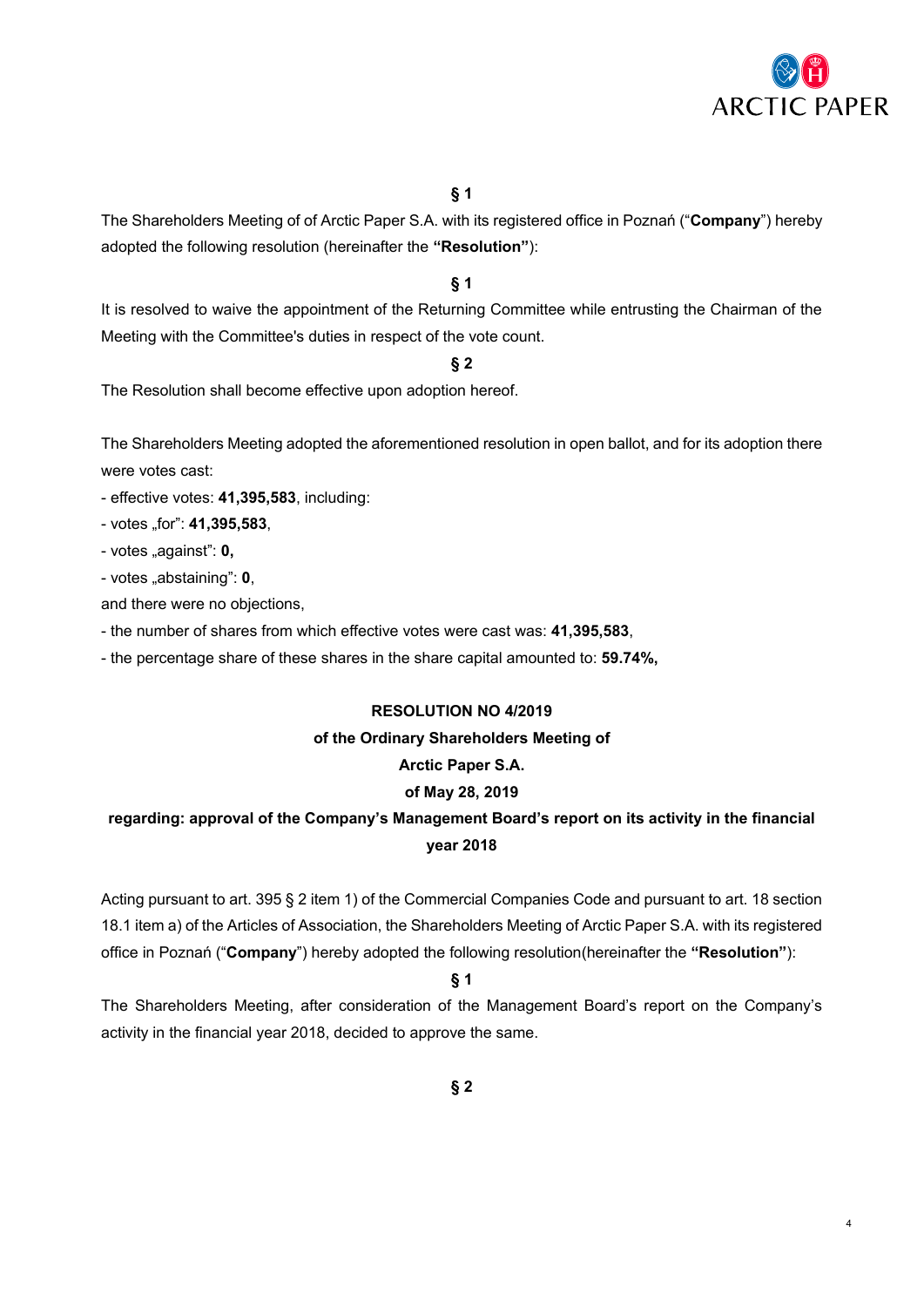

The resolution shall become effective in the date of adoption hereof.

The Shareholders Meeting adopted the aforementioned resolution in open ballot, and for its adoption there were votes cast:

- effective votes: **41,395,583**, including:
- votes "for": **41,395,583**,
- votes "against": **0**,
- votes "abstaining": **0**,
- and there were no objections,
- the number of shares from which effective votes were cast was: **41,395,583**,
- the percentage share of these shares in the share capital amounted to: **59.74%,**

# **RESOLUTION No. 5/2019**

#### **of the Ordinary Shareholders Meeting of**

### **Arctic Paper S.A.**

#### **of May 28, 2019**

#### **regarding: approval of the Company's financial statement for the financial year 2018**

Acting pursuant to art. 395 § 2 item 1) of the Commercial Companies Code and pursuant to art. 18 section 18.1 item a) of the Articles of Association, the Shareholders Meeting of Arctic Paper S.A. with its registered office in Poznań ("**Company**") hereby adopted the following resolution(hereinafter the **"Resolution"**):

#### **§ 1**

The Shareholders Meeting, after consideration of the financial statements of the Company comprising introduction, balance sheet, profit and loss account, consolidated income statement, list of changes in equity capital, cash flow statement and additional notes for the financial year 2018, decided to approve the same.

#### **§ 2**

The resolution shall become effective in the date of adoption hereof.

The Shareholders Meeting adopted the aforementioned resolution in open ballot, and for its adoption there were votes cast:

- effective votes: **41,395,583**, including:
- votes "for": **41,395,583**,
- votes "against": **0**,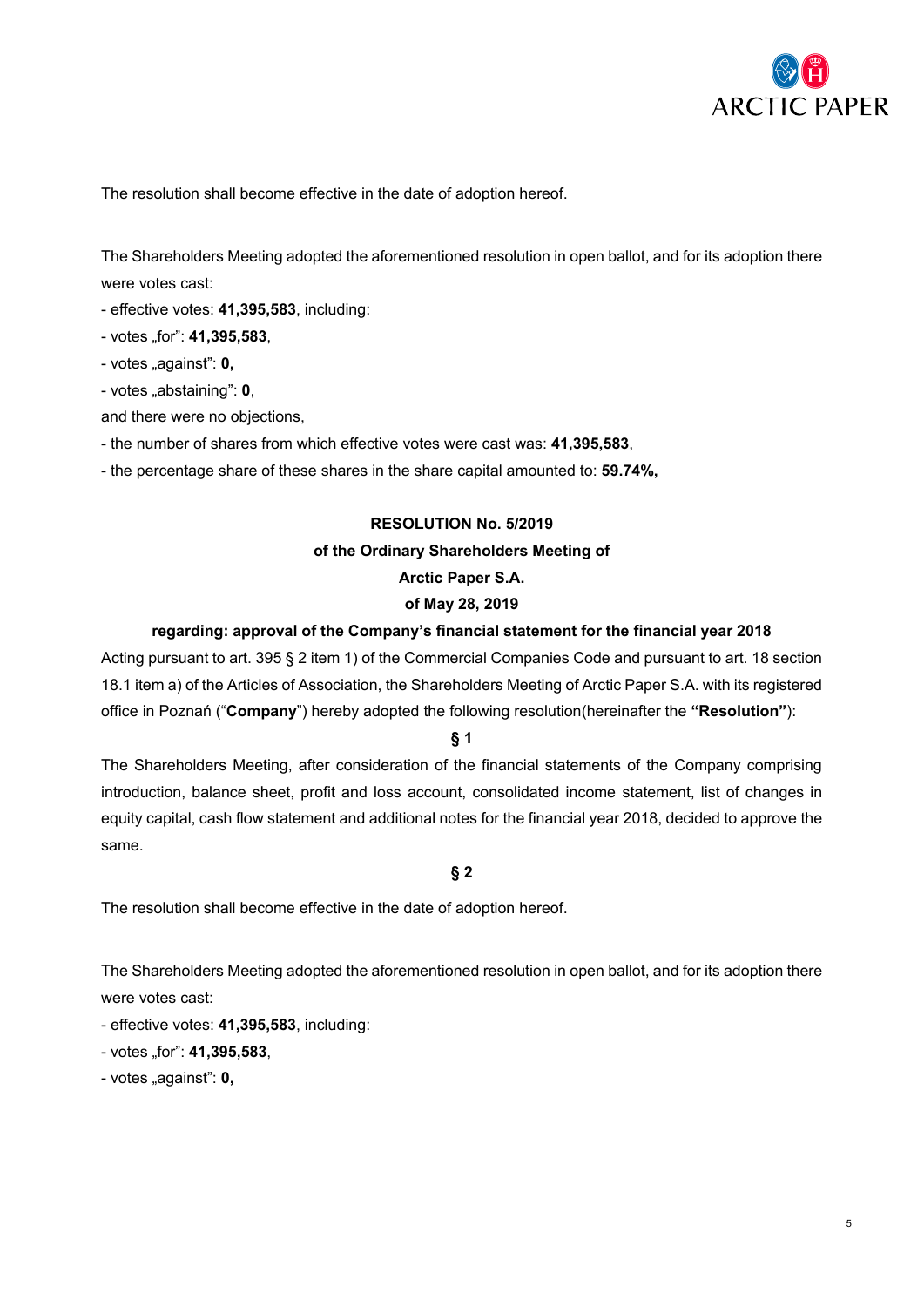

- votes "abstaining": **0**,

and there were no objections,

- the number of shares from which effective votes were cast was: **41,395,583**,
- the percentage share of these shares in the share capital amounted to: **59.74%,**

### **RESOLUTION No. 6/2019**

### **of the Ordinary Shareholders Meeting of**

# **Arctic Paper S.A.**

### **of May 28, 2019**

# **regarding: approval of the activity report of the Capital Group Arctic Paper S.A. in the financial year 2018**

Acting pursuant to art. 395 § 5 and art. 395 § 2 item 1) of the Commercial Companies Code, the Shareholders Meeting of Arctic Paper S.A. with its registered office in Poznań ("**Company**") hereby adopted the following resolution(hereinafter the **"Resolution"**):

# **§ 1**

The Shareholders Meeting, after consideration of the activity report of Capital Group Arctic Paper S.A. for the financial year 2018, decided to approve the same.

### **§ 2**

The resolution shall become effective in the date of adoption hereof.

The Shareholders Meeting adopted the aforementioned resolution in open ballot, and for its adoption there were votes cast:

- effective votes: **41,395,583**, including:
- votes "for": **41,395,583**,
- votes "against": **0**,
- votes "abstaining": **0**,

and there were no objections,

- the number of shares from which effective votes were cast was: **41,395,583**,

- the percentage share of these shares in the share capital amounted to: **59.74%,**

# **RESOLUTION No. 7/2019**

#### **of the Ordinary Shareholders Meeting of**

**Arctic Paper S.A.**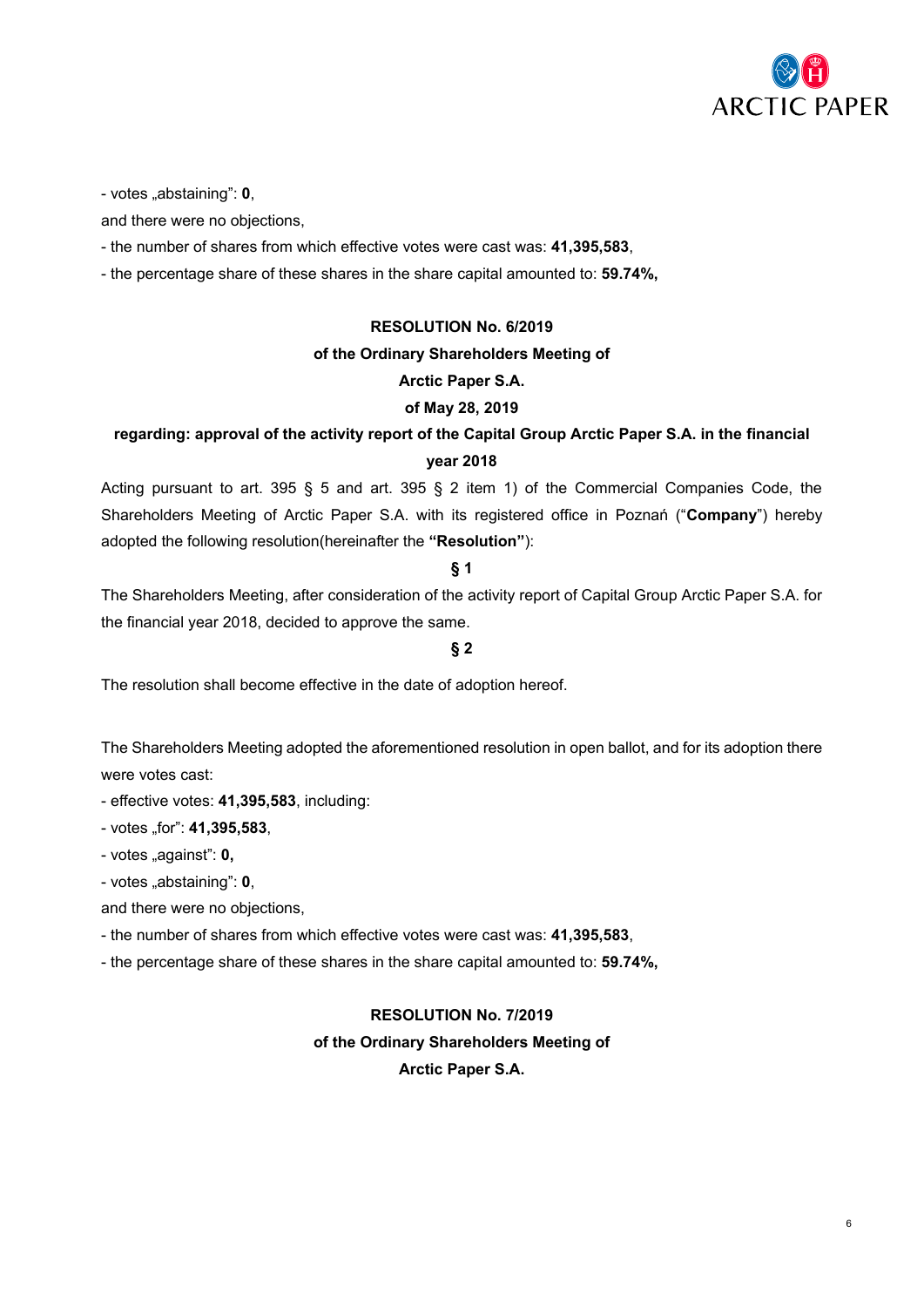

# **of May 28, 2019**

# **regarding: approval of the financial statement of the Capital Group Arctic Paper S.A. for the financial year 2018**

Acting pursuant to art. 395 § 5 and art. 395 § 2 item 1) of the Commercial Companies Code, the Shareholders Meeting of Arctic Paper S.A. with its registered office in Poznań ("**Company**") hereby adopted the following resolution(hereinafter the **"Resolution"**):

**§ 1**

The Shareholders Meeting, after consideration of the financial statement of Capital Group Arctic Paper S.A. for the financial year 2018, decided to approve the same.

# **§ 2**

The resolution shall become effective in the date of adoption hereof.

The Shareholders Meeting adopted the aforementioned resolution in open ballot, and for its adoption there were votes cast:

- effective votes: **41,395,583**, including:

- votes "for": **41,395,583**,

- votes "against": **0**,

- votes "abstaining": **0**,

and there were no objections,

- the number of shares from which effective votes were cast was: **41,395,583**,

- the percentage share of these shares in the share capital amounted to: **59.74%,**

# **RESOLUTION No. 8/2019**

# **of the Ordinary Shareholders Meeting of**

# **Arctic Paper S.A.**

#### **of May 28, 2019**

#### **regarding: the distribution of the Company's net profit for the financial year 2018**

Acting pursuant to art. 395 § 2 item 1) of the Commercial Companies Code and pursuant to art. 18 section 18.1 item c) of the Articles of Association, the Shareholders Meeting of Arctic Paper S.A. with its registered office in Poznań ("Company") hereby adopted the following resolution(hereinafter the **"Resolution"**):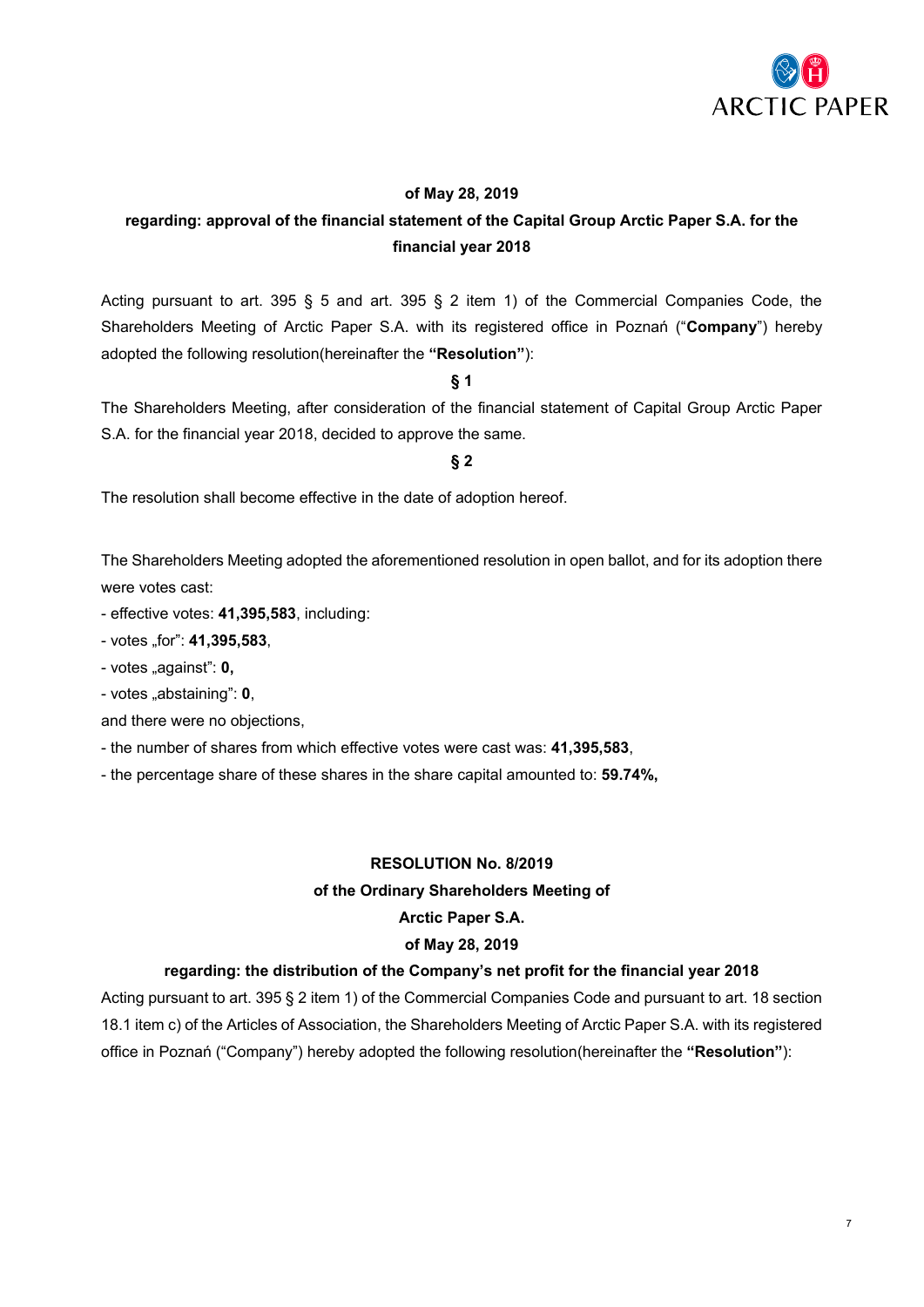

The Shareholders Meeting of the Company decided to allocate net profit amounting to PLN 19,523,393.20(in words: nineteen million five hundred and twenty-three thousand, three hundred ninetythree zloty 20/100) generated by the Company in financial year 2018 to Company's reserve capital.

**§ 2**

The resolution shall become effective in the date of adoption hereof.

The Shareholders Meeting adopted the aforementioned resolution in open ballot, and for its adoption there were votes cast:

- effective votes: **41,395,583**, including:
- votes "for": **41,395,583**,
- votes "against": **0**,
- votes "abstaining": **0**,

and there were no objections,

- the number of shares from which effective votes were cast was: **41,395,583**,
- the percentage share of these shares in the share capital amounted to: **59.74%,**

# **RESOLUTION NO 9/2019 of the Ordinary Shareholders Meeting of Arctic Paper S.A. of May 28, 2019 regarding: change of the Register Office of the Company**

Acting pursuant to art. 430 § 1 of the Commercial Companies Code and pursuant to art. 18 section 18.1 item e) of the Articles of Association, the Shareholders Meeting of Arctic Paper S.A. with its registered office in Poznań ("Company") hereby adopted the following resolution(hereinafter the "Resolution"):

§ 1

In section 1.3 of Article 1 of the articles of association of the Company is hereby amended and shall read as follows:

1.3. "The Company's register office is Kostrzyn nad Odrą".

§ 2

The Resolution shall become effective upon the registration of the changes to the Articles of Association by the relevant registry court.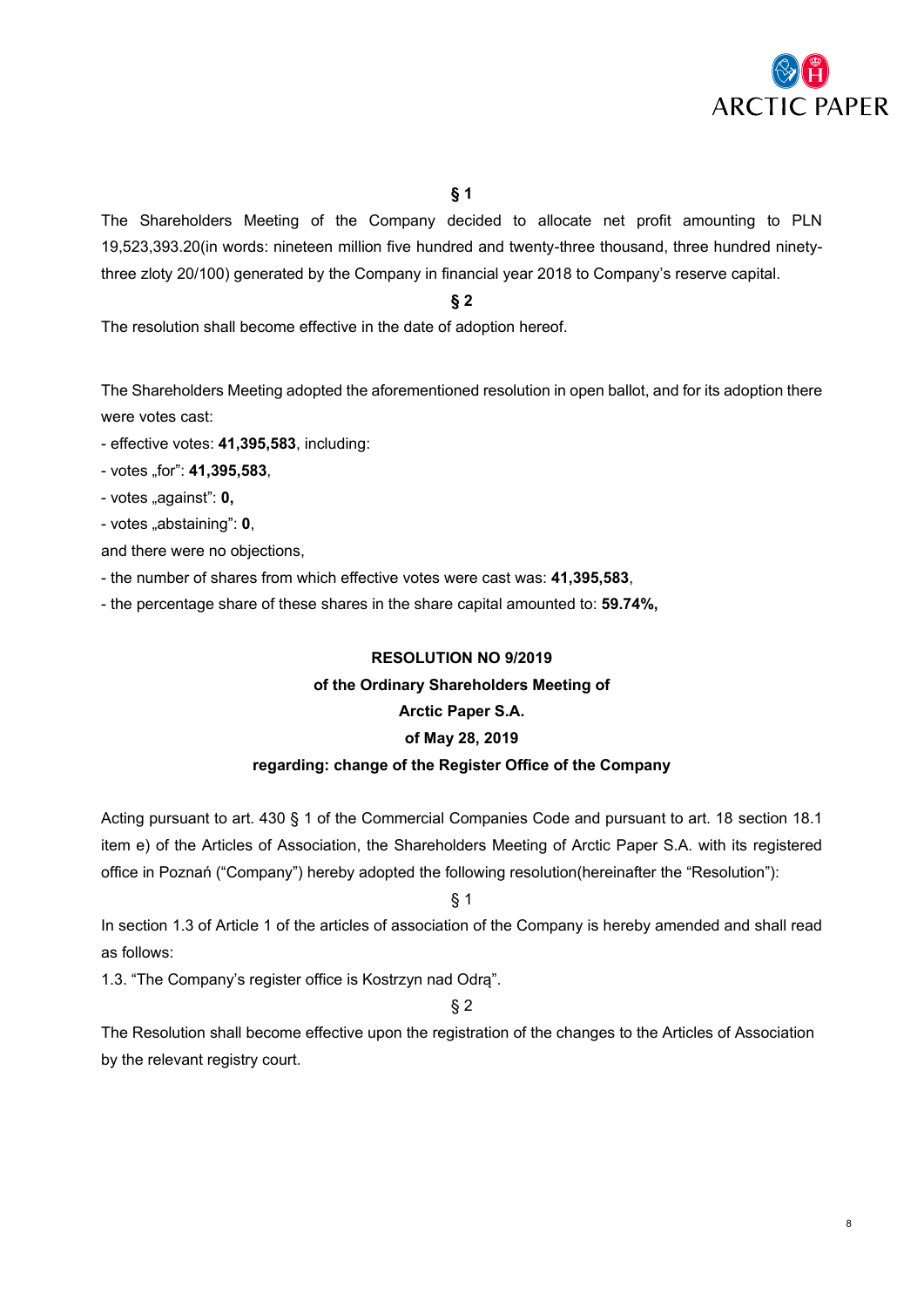

The Shareholders Meeting adopted the aforementioned resolution in open ballot, and for its adoption there were votes cast:

- effective votes: **41,395,583**, including:
- votes "for": **41,395,583**,
- votes "against": **0**,
- votes "abstaining": **0**,
- and there were no objections,
- the number of shares from which effective votes were cast was: **41,395,583**,
- the percentage share of these shares in the share capital amounted to: **59.74%,**

# **RESOLUTION NO. 10/2019 of the Ordinary Shareholders Meeting of Arctic Paper S.A. dated May 28, 2019**

### **regarding: regarding the adoption of the unified text of the Company's Articles of Association**

Acting pursuant to art. 430 § 1 of the Commercial Companies Code the Shareholders Meeting of Arctic Paper S.A. with its registered office in Poznań (*hereinafter:* "**Company"**) is hereby adopting a unified text of the Articles of Association of the Company:

# "**CHAPTER I**

# **GENERAL PROVISIONS**

# **ARTICLE 1**

- 1.1 The name of the Company is: "ARCTIC PAPER" Spółka Akcyjna (joint-stock company).
- 1.2 The Company may use the short name: "Arctic Paper" S.A.
- 1.3 The Company's registered office is in Kostrzyn nad Odrą.

# **ARTICLE 2**

The duration of the Company is unlimited.

- 3.1 The Company operates in the territory of the Republic of Poland and abroad.
- 3.2 The Company performs its business in accordance with the provisions of the Commercial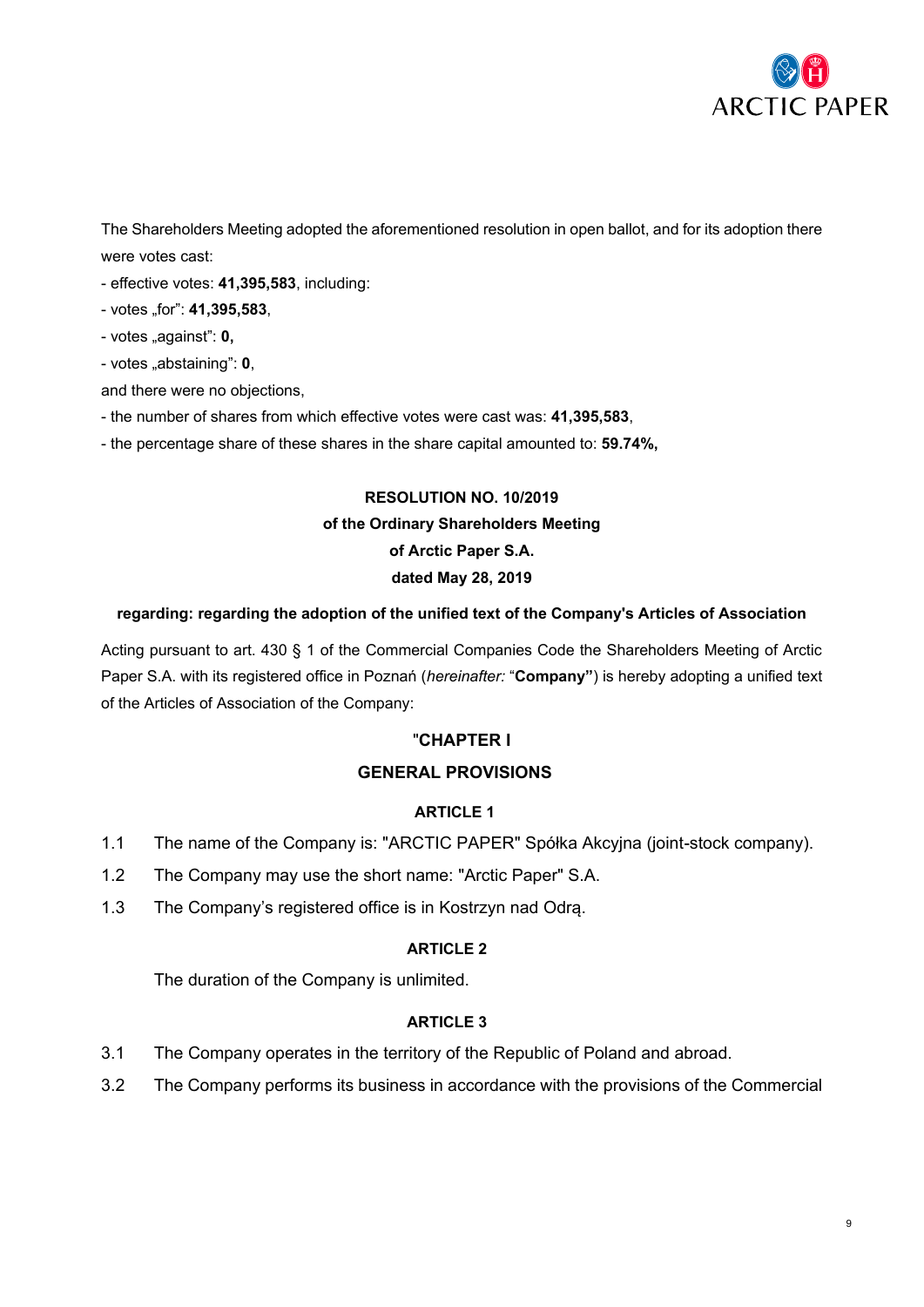

Companies Code (Kodeks społek handlowych) and other valid legal regulations.

# **CHAPTER II**

# **SCOPE OF THE COMPANY'S BUSINESS**

- 4.1 The Company's scope of activity comprises:
	- 1) Production of paper and cardboard (PKD 17.12.Z);
	- 2) Installation of industrial machines, equipment and accessories (PKD 33.20.Z);
	- 3) Production of electricity (PKD 35.11 .Z);
	- 4) Transmission of electricity (PKD 35.12.Z);
	- 5) Distribution of electricity (PKD 35.13.Z);
	- 6) Production and supplies of steam, hot water and air for air-conditioning systems (PKD 35.30.Z);
	- 7) Water intake, treatment and supply (PKD 36.00.Z);
	- 8) Wholesale of other semi-products (PKD 46.76.Z);
	- 9) Unspecialized wholesale (PKD 46.90.Z);
	- 10) Other transportation agencies activities (PKD 52.29.C);
	- 11) Consultations related to Information Technology (PKD 62.02.Z);
	- 12) Activities associated with computer equipment management (PKD 62.03.Z);
	- 13) Activities of financial holdings (PKD 64.20.Z);
	- 14) Lease and administration of owned and leased real estates (PKD 68.20.Z);
	- 15) Activities of head offices and holdings, excluding financial holdings (PKD 70.10.Z);
	- 16) Other business operations and management consulting (PKD 70.22.Z);
	- 17) Engineering activities and related technical consulting (PKD 71.12.Z);
	- 18) Rental and lease of other machines, equipment and tangible assets, not classified elsewhere (PKD 77.39.Z).
- 4.2 If a permission or concession is required to engage in particular business activities, the Company shall not undertake such activities until such permission or concession has been obtained.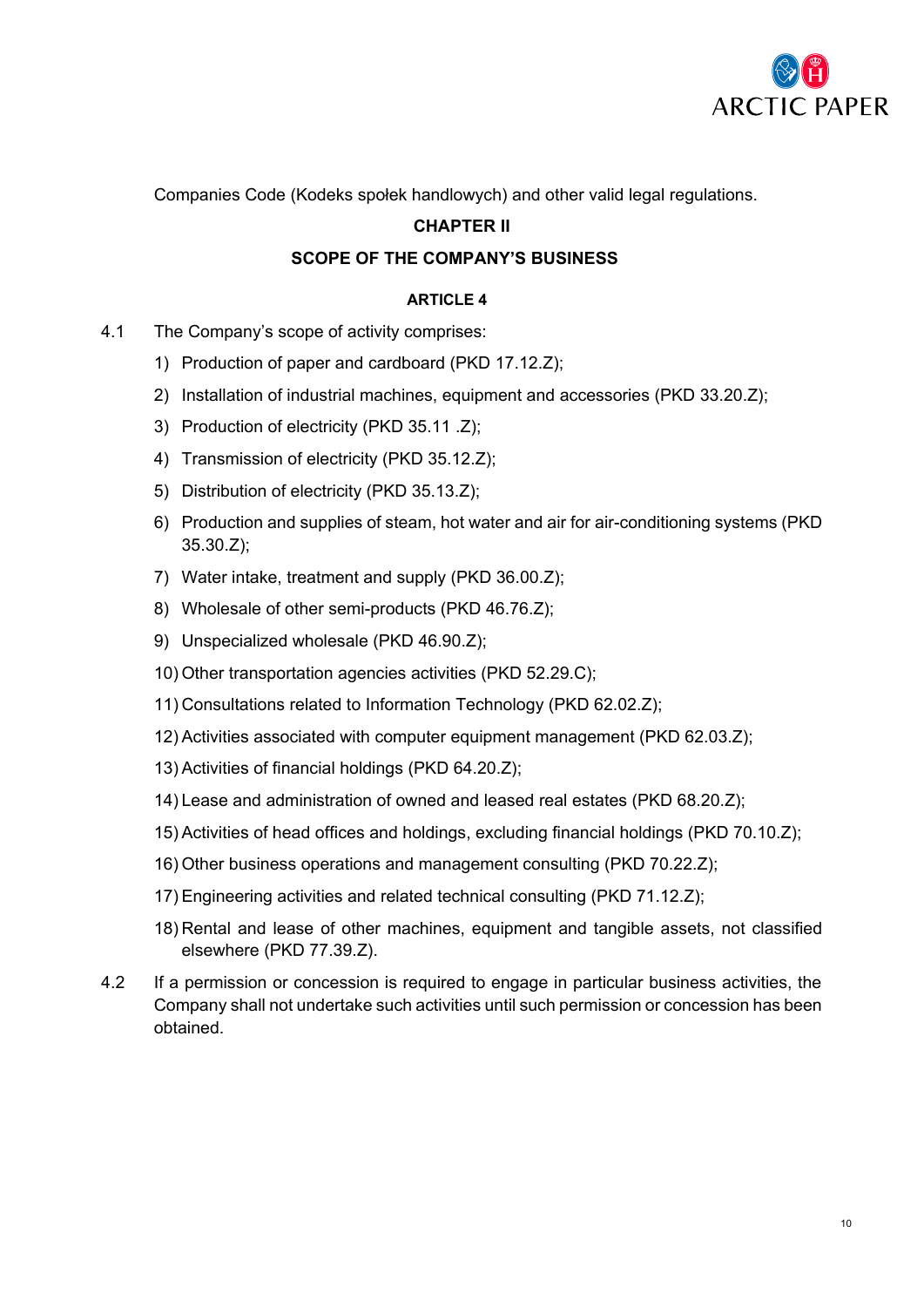

# **CHAPTER III**

# **SHARE CAPITAL OF THE COMPANY. FOUNDERS**

# **ARTICLE 5**

- 5.1 Share capital of the Company shall amount to PLN 69,287,783.00 (in words: sixty nine million two hundred eighty seven thousand seven hundred eighty three zloty) and shall be divided into:
	- 1) 50,000 (fifty thousand) ordinary series A bearer's shares;
	- 2) 44,253,500 (forty four million two hundred fifty three thousand five hundred) ordinary series B bearer's shares;
	- 3) 8,100,000 (eight million one hundred thousand) ordinary series C bearer's shares;
	- 4) 3,000,000 (three million) ordinary series E bearer's shares.
	- 5) 13,884,283 (thirteen million eight hundred eighty four thousand two hundred eighty three) ordinary series F bearer's shares.
- 5.2 The nominal value of each share amounts to PLN 1.00 (one zloty).
- 5.3 Series A, B, C, E and F shares have been paid up in full with cash contributions.
- 5.4 Each share provides entitlement to one vote at the Shareholders Meeting.

# **ARTICLE 6**

The exclusive founder of the Company is Arctic Paper Kostrzyn S.A. joint stock company with its registered office in Kostrzyn nad Odra.

- 7.1 The Company's share capital may be increased through issuance of new shares or an increase of the nominal value of existing shares.
- 7.2 An increase of the Company's share capital may be performed in exchange for cash consideration or consideration in kind.
- 7.3 The Company's share capital may be decreased subject to the terms and conditions imposed by virtue of a resolution adopted by the General Meeting.
- 7.4 The Company may issue new bearer shares or registered shares. The new shares may be paid for with cash or consideration in kind.
- 7.5 The registered shares may be converted into bearer shares. Conversion must be performed by the Management Board at a request from the shareholder.
- 7.6 Bearer shares may not be converted into registered shares.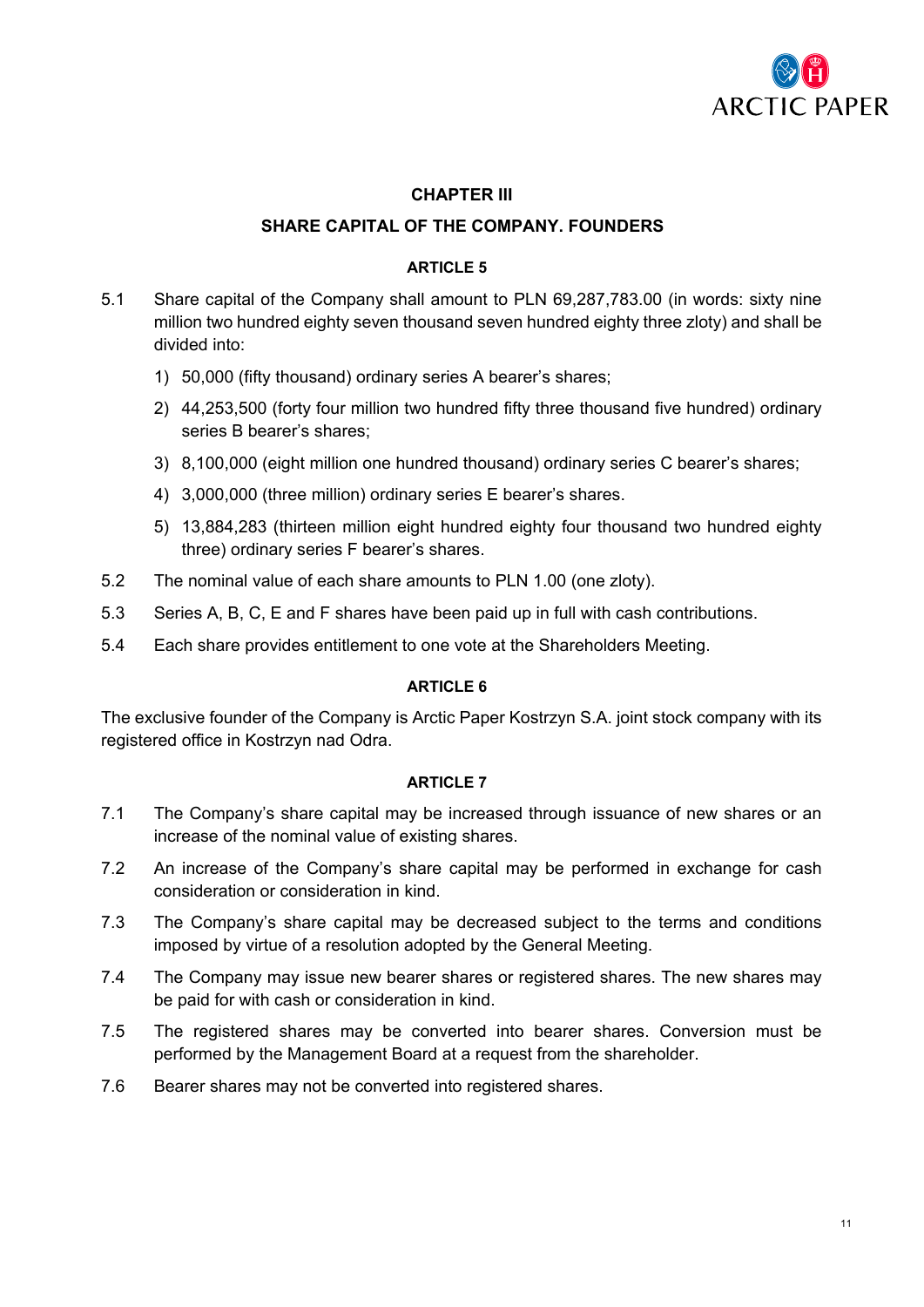

7.7 Shares may be redeemed by way of purchase by the Company (voluntary redemption) on conditions specified in a resolution by the General Meeting, adopted by a majority of 2/3 1 (two thirds) of votes and with consent from the shareholder whose shares are to be redeemed. Shares are redeemed by way of decrease of the share capital.

# **CHAPTER IV**

# **COMPANY'S BODIES**

# **ARTICLE 8**

The Company's corporate bodies are:

- a) the Management Board;
- b) the Supervisory Board;
- c) the General Meeting.

# **THE MANAGEMENT BOARD**

# **ARTICLE 9**

- 9.1 The Management Board consists of one to five members, including the President of the Management Board.
- 9.2 The Management Board is appointed and recalled by the Supervisory Board for a joint term of office.
- 9.3 The term of office for the Members of the Management Board is three years.

# **ARTICLE 10**

- 10.1 The President of the Management Board shall summon the meetings of the Management Board and chair the meetings.
- 10.2 The Management Board adopts its resolutions by majority of votes cast. Resolutions are invalid unless at least a half of all members of the Management Board are present at the meeting. If the numbers of votes for and against are equal, the President of the Management Board has the decisive vote.
- 10.3 The detailed rules of operation of the Management Board are set out in the Management Board bylaws adopted by the Supervisory Board.

# **ARTICLE 11**

11.1 The Management Board is authorized to adopt any and all actions, which are not reserved for other corporate bodies of the Company. The Management Board shall manage the business and affairs of the Company with due diligence, required in the economic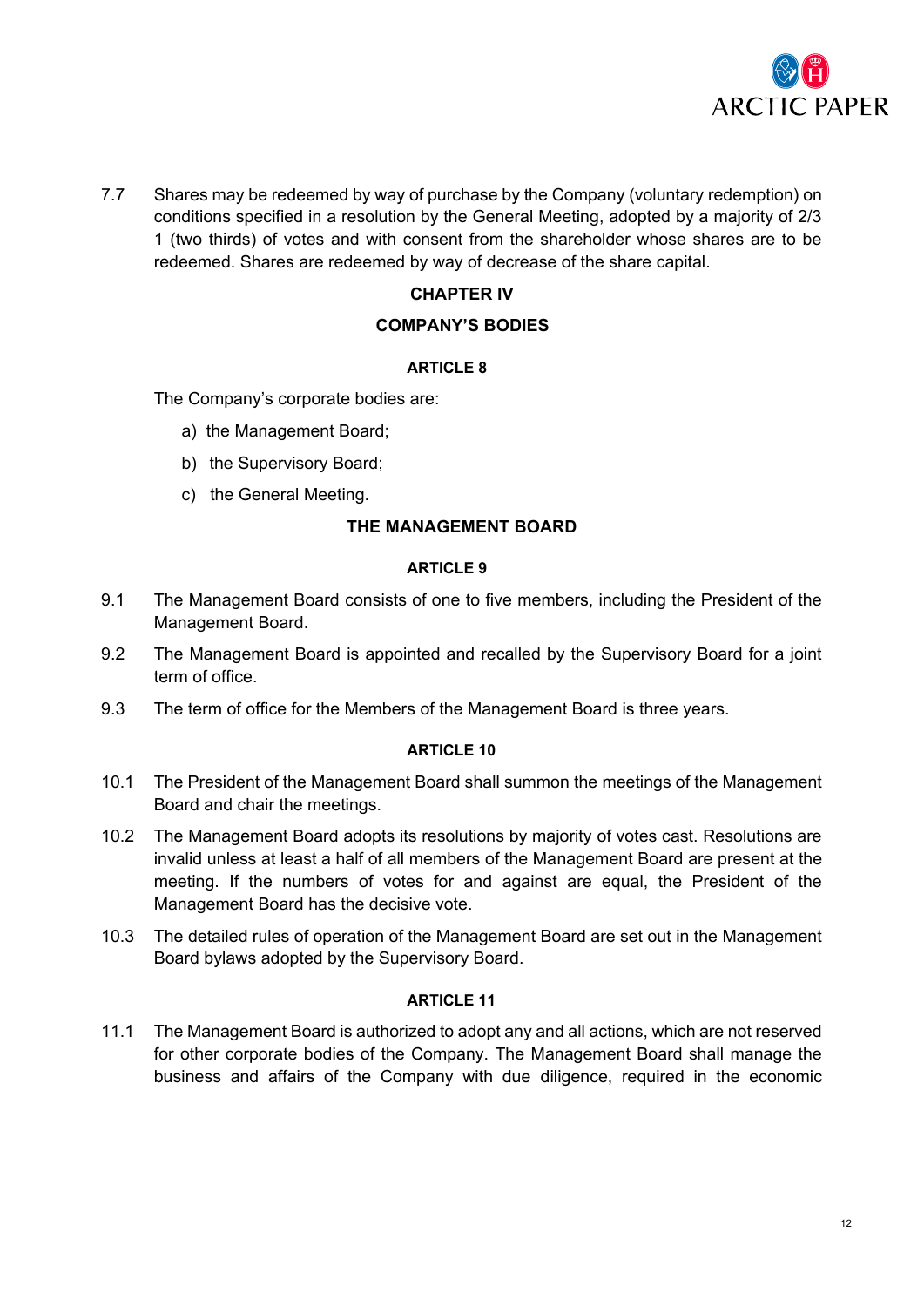

relations, observe the applicable laws and provisions of this Articles of Association as well as the resolutions adopted by the General Meeting and the Supervisory Board, to the extent of their authorities.

- 11.2 The Management Board manages the Company's affairs and represents the Company.
- 11.3 If the Company's Management Board consists of more than one person, statements can be made on behalf of the Company by the President of the Management Board acting independently, or by two members of the Management Board acting jointly, or by one member of the Management Board acting jointly with an authorized representative (Polish: *prokurent).*

# **THE SUPERVISORY BOARD**

# **ARTICLE 12**

- 12.1 The Supervisory Board consists of five to seven members appointed by the General Meeting for a joint term of office.
- 12.2 The members of the Supervisory Board are elected to remain in office for three years. The members of the Supervisory Board may be appointed for successive terms.
- 12.3 A member of the Supervisory Board may be recalled at any time.
- 12.4 From the time when the General Meeting adopted the resolutions constituting the basis to conduct a first public issuance of shares and to introduce the Company's shares to trading on stock exchange, two members of the Supervisory Board should be independent. Independence of members of the Supervisory Board shall be judged based on the criteria set out in Enclosure II to the Recommendation of the European Commission dated February 15, 2005 on the role of non-executive or supervisory directors of listed companies and on the committees of the (supervisory) board, wherein the independent member must not be an employee of the Company, or any of its subsidiaries or affiliates, or enter into any actual and significant relationships with any shareholder of the Company eligible to execute 5% or more of the total number of votes represented by all shares.
- 12.5 In case an independent member of the Supervisory Board has been appointed, resolutions regarding the following matters may not be adopted without consent of at least one independent member of the Supervisory Board:

a) any benefit given under any title by the Company or any entity associated with the Company, to a member of the Management Board;

b) consent for the Company or any of its subsidiaries to enter into a significant agreement with an entity associated with the Company, member of its Supervisory Board or Management Board, or any entity associated with these entities, other than contracts entered into as part of the Company's normal business, on the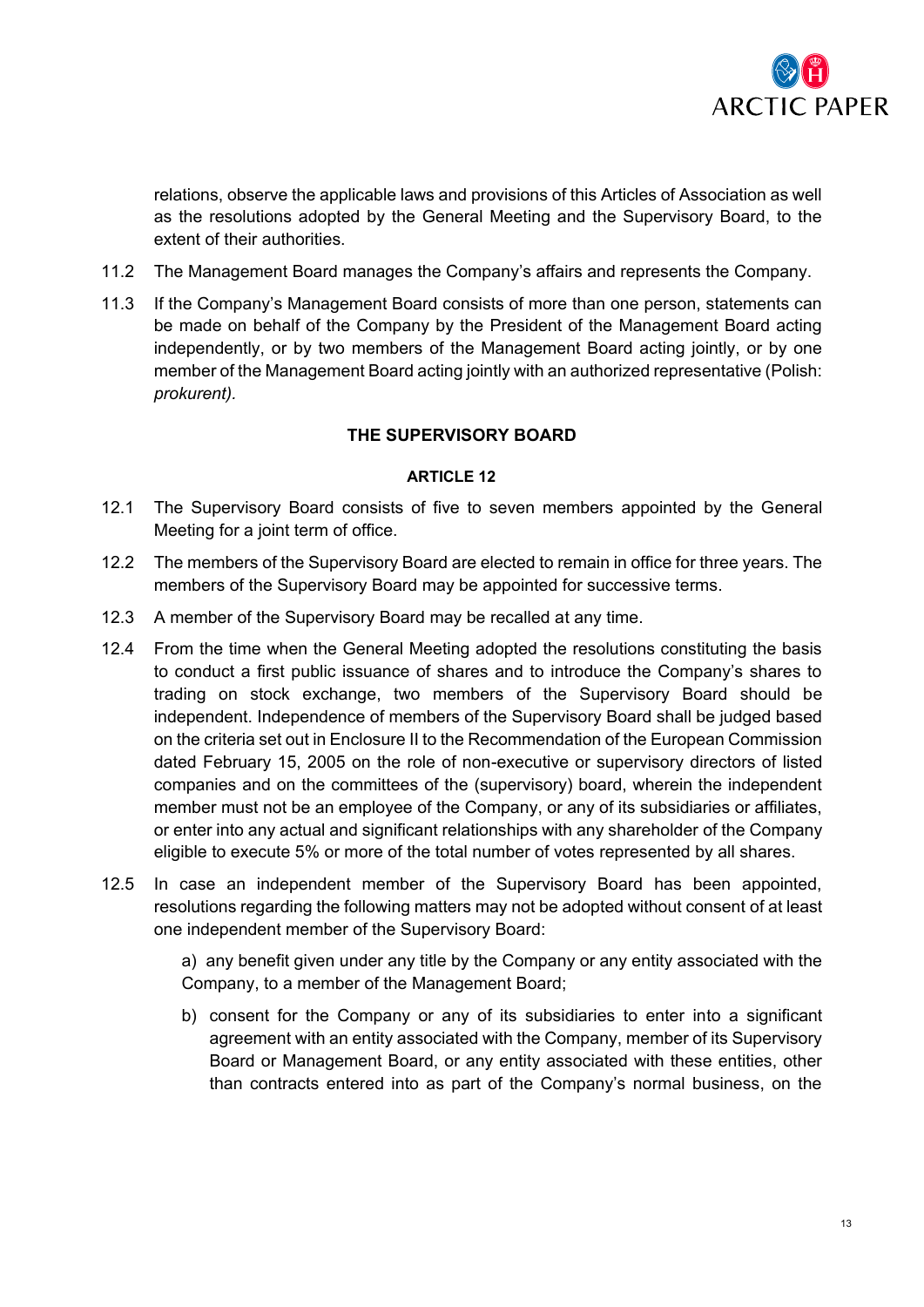

ordinary terms and conditions used by the Company;

- c) appointment of an auditor to audit the Company's financial statement.
- 12.6 Any persons who fail to satisfy the independence criterion referred to in Article 12.4 above may be elected as a member of the Supervisory Board and the number of such persons may be greater than stipulated in Article 12.4, if the number of elected persons meeting the independence criterion is smaller than stipulated in Article 12.4 above and vacancies exist on the Supervisory Board.
- 12.7 For the avoidance of doubt it is assumed that the loss of independence of a member of the Supervisory Board and the lack of appointment of an independent member of the Supervisory Board does not invalidate decisions made by the Supervisory Board. If an independent member of the Supervisory Board ceases to be independent during his or her period in office, his mandate shall not become invalidated or expired.
- 12.8 In case a mandate of a member of the Supervisory Board expires before the end of his or her term of office, the remaining members of the Supervisory Board shall be entitled to co-opt a new member of the Supervisory Board in lieu of the member whose mandate has expired by means of a resolution adopted by an absolute majority of votes of all of such remaining members. The mandate of a member of the Supervisory Board appointed as a result of the co-option shall expire if the first Ordinary General Meeting held after the cooption does not approve his or her appointment. Only two members of the Supervisory Board appointed as a result of co-option, whose appointment has not been approved by the Ordinary General Meeting, may hold their positions at given time. If the mandate of the member of the Supervisory Board appointed in co-option procedure expires as a result of the lack of Ordinary General Meeting's approval, no resolution of the Supervisory Board adopted in the course of his or her term of office shall be deemed invalid or ineffective due to the fact that his or her mandate has not been approved.

- 13.1 Either the Chairman or, in his absence, the Vice Chairman of the Supervisory Board shall summon and chair the meetings of the Supervisory Board.
- 13.2 The Chairman of the Supervisory Board shall summon a meeting of the Supervisory Board at a written request of the Management Board or a member of the Supervisory Board.
- 13.3 Resolutions of the Supervisory Board cannot be adopted, unless all members of the Supervisory Board have been notified about the meeting by registered mail or e-mail, sent at least 15 days in advance of the meeting, and the majority of the members of the Supervisory Board are present at the meeting. Due to significant reasons the President of the Supervisory Board may shorten such period to 5 days. Resolutions can be adopted without formal summon, if all members of the Supervisory Board agree to vote with regard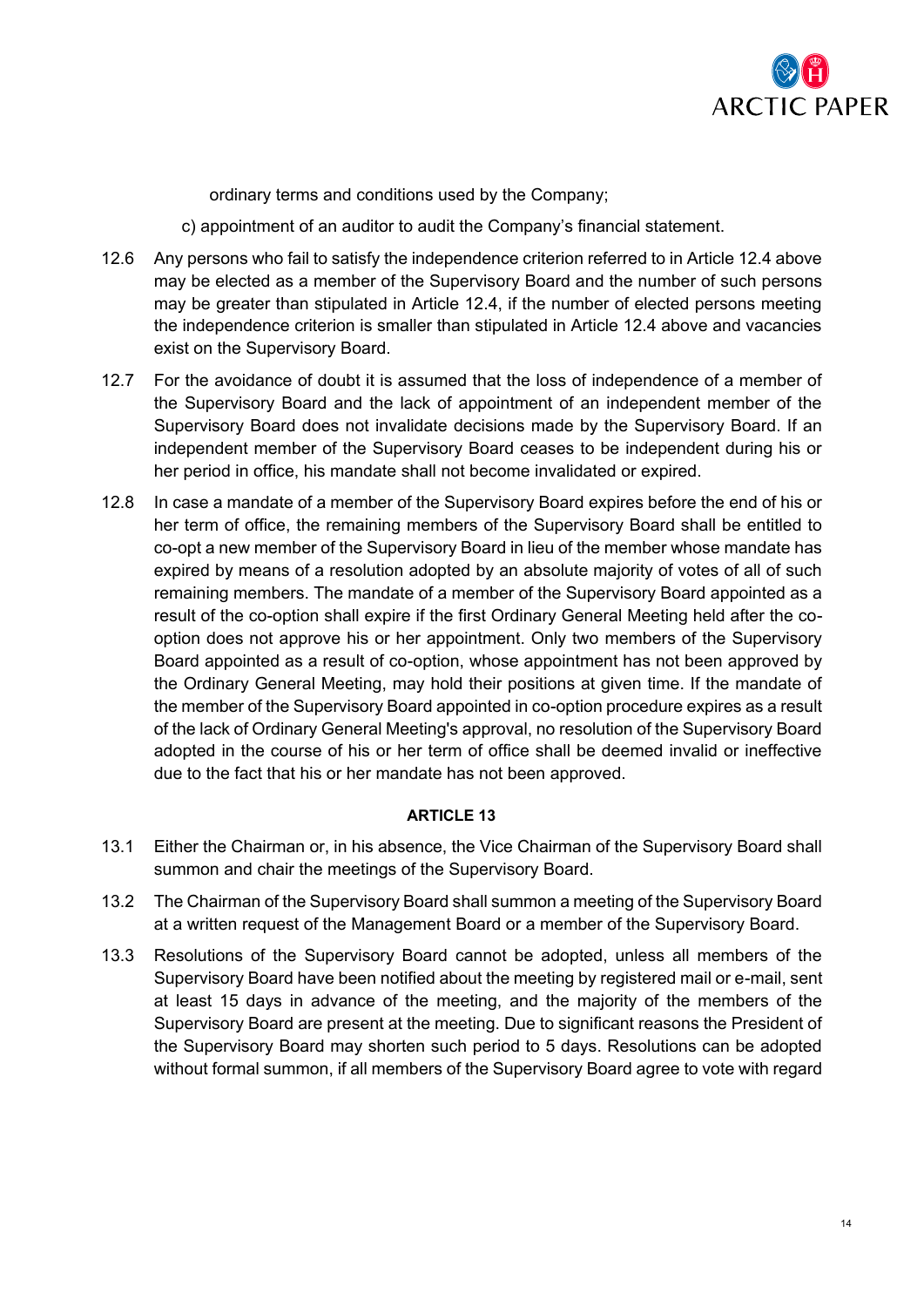

to a particular matter or accept the contents of the resolution.

# **ARTICLE 14**

- 14.1 The Supervisory Board adopts its resolutions by simple majority of votes cast. If the numbers of votes for and against are equal, the Chairman of the Supervisory Board has the decisive vote.
- 14.2 The Supervisory Board may adopt a resolution using written procedure, if all members of the Supervisory Board have been notified about the contents of the draft resolution, subject to article 388 § 4 of the Commercial Companies Code.
- 14.3 The Supervisory Board may adopt resolutions using means allowing all members to communicate directly over distance, if all members of the Supervisory Board have been notified about the contents of the draft resolution, subject to article 388 § 4 of the Commercial Companies Code.
- 14.4 Members of the Supervisory Board may participate in adopting resolutions by the Supervisory Board by casting votes in writing through another member of the Supervisory Board. Written votes cannot be cast in voting concerning a matter put on the agenda at the meeting of the Supervisory Board.
- 14.5 The agenda of the Supervisory Board meeting shall not be changed during the relevant meeting, unless
	- a) all Members of the Supervisory Board are present and none of them opposed to change or amend the agenda;
	- b) adoption of certain actions by the Supervisory Board is necessary in order to protect the Company against damage; or
	- c) a resolution on the evaluation of a possible conflict of interests between the Supervisory Board and the Company needs to be adopted.
- 14.6 The detailed rules of operation of the Supervisory Board are set out in the bylaws of the Supervisory Board.

- 15.1 The Supervisory Board supervises the Company's activities, reviews its accounts and accounting ledgers at any time, and performs assessments of the Company's financial situation.
- 15.2 The duties of the Supervisory Board include, in particular:
	- a) evaluation the Company's financial statements;
	- b) evaluation of the Management Board's statements on the Company's activities and the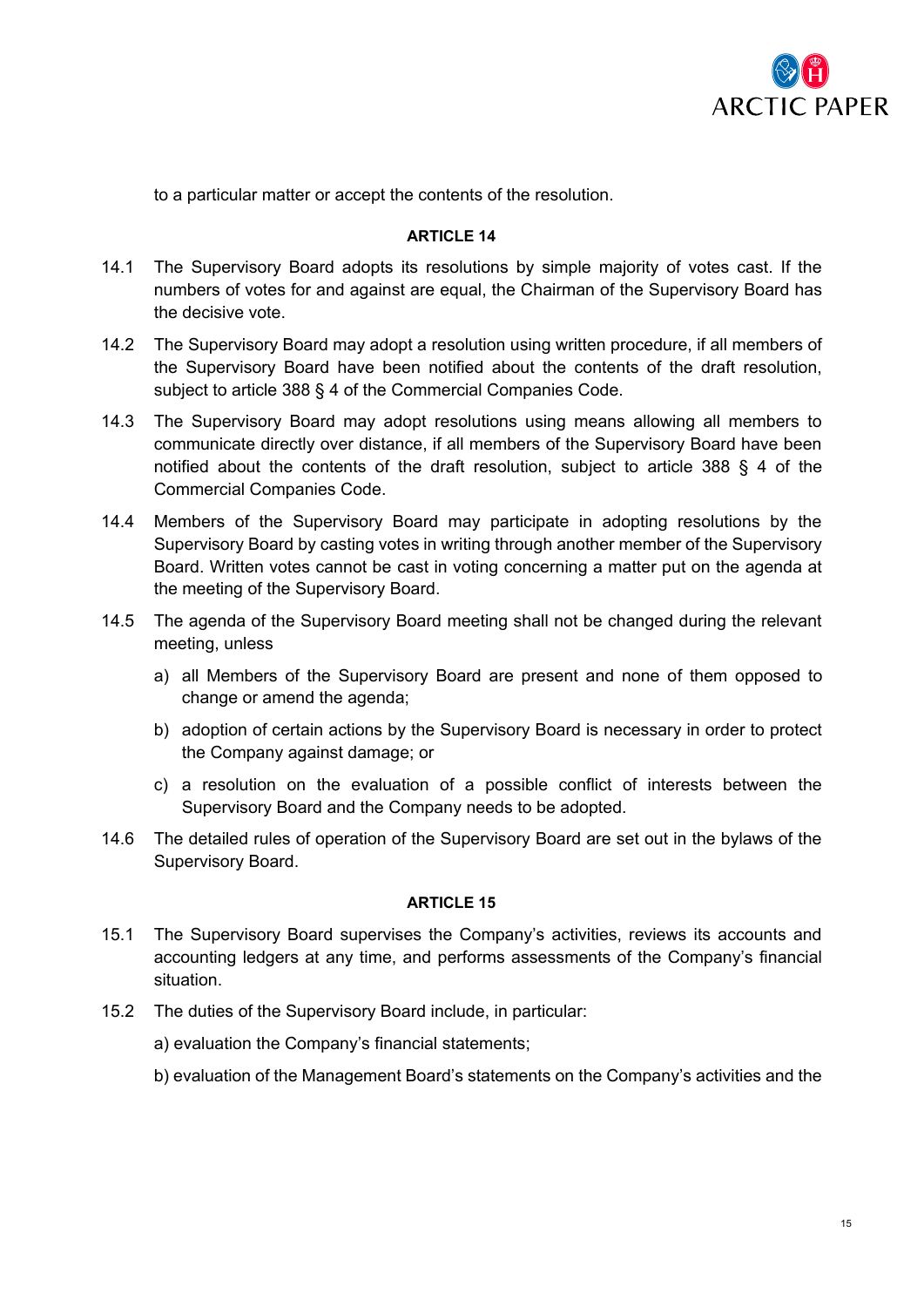

Management Board's requests regarding distribution of profits and coverage of losses;

c) submission to the General Meeting annual written statements on the results of the assessments above;

d) appointment and dismissal of the Members of the Management Board, including its President, and the determination of the remuneration of the Members of the Management Board;

e) appointment of an auditor for the Company;

f) suspension of the members of the Management Board in performance of their functions due to significant reasons;

g) delegation of the members of the Supervisory Board to the temporary performance of the functions of the members of the Management Board who are not in a position to perform their duties;

h) approval of the annual financial plans of the capital group of the Company, comprising the Company and its subsidiaries (the "Group") (budget), the investment plans of the Group and the strategic commercial plans of the Group prepared by the Management Board, providing that the budget shall encompass at least the operating plan of the Group, plan of incomes and costs, forecast in respect of the balance sheet and the plan of the expenses in excess of the usual costs of the Group's business;

i) determination of terms and conditions of the issuance of the bonds by the Company (other than convertible bonds and/or bonds with priority right, referred to under art. 393 point 5 of Commercial Companies Code) and other debt securities and granting consent to the assumption of any financial liabilities and/or adoption of any actions resulting in the assumption of any financial liability, such as contracting loans, credit facilities, overdrafts, factoring, forfaiting, financial and operational leasing agreements and others, if the amount of such liability exceeds PLN 10,000,000;

j) approval of the operating bylaws of the Company (and not of the other companies from the Group);

k) granting consent for the conduct of any competitive activity and/or for the performance of any functions in the authorities of other companies (whether conducting a competitive business or not) by the members of the Management Board;

l) determination of the rules and amounts of remuneration of the members of the Management Board and other persons, holding key management positions within the Company, and the approval of the incentive schemes (if any), whether applicable to the members of the Management Board and other persons, holding key management positions within the Company, or to any other individuals associated with the Company, including incentive schemes applicable to the Company's employees;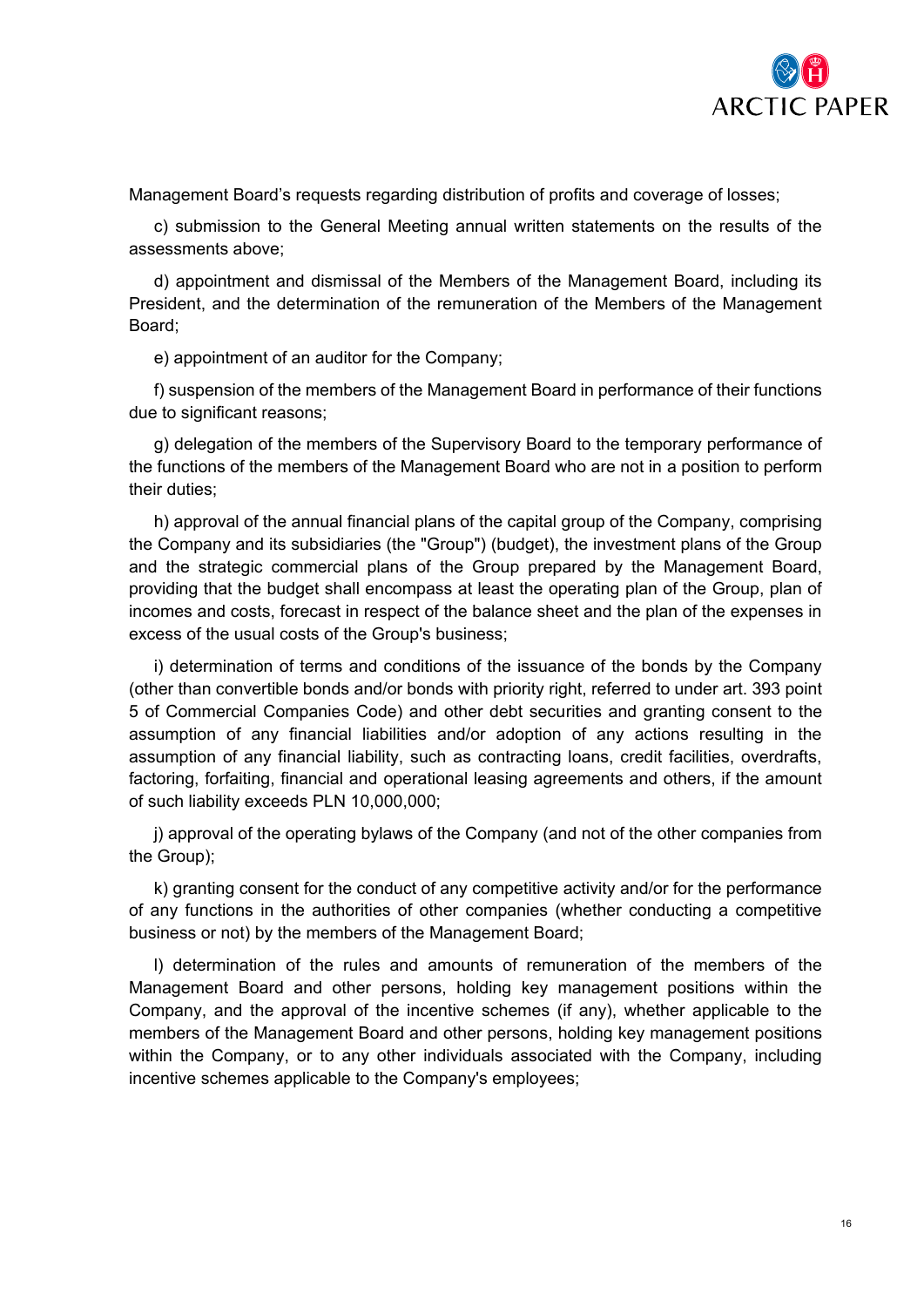

m) adoption of the Supervisory Board's bylaws;

n) granting consent for the conclusion of the agreements between the Company or its subsidiary and the members of the Management Board, members of the Supervisory Board and/or the entities related to the members of the Management Board and/or the members of the Supervisory Board;

o) granting consent to the Management Board for the adoption of any of the following actions:

- (i) changing of the investment policy of the Company;
- (ii) disposal of any rights and/or contraction of any obligations (including, but not limited to, any conditional and/or off-balance obligations), the value of which exceeds PLN 25,000,000, provided that such disposal and/or contraction remains in connection with the Company's business, including, but not limited to, the sale, purchase, establishing of an encumbrance, lease and/or usufruct of any fixed asset, granting a trade credit, suspending, deferring or waiving the obligation to pay any receivables towards the Company, granting warranties, sureties or becoming liable for the someone's else debt; in case of any doubt whether particular disposal and/or contraction remains in connection with the Company's business, upon the relevant request from the Management Board the Supervisory Board shall be entitled to make an assessment in that respect and provide the Management Board with a binding interpretation; the consent of the Supervisory Board is not required for the conclusion of any major contract with customers and suppliers in running business of the Company;
- (iii) disposal of any rights and/or contraction of any obligations (including, but not limited to, any conditional and/or off-balance obligations), the value of which exceeds PLN 5,000,000, provided that such disposal and/or contraction does not remain in connection with the Company's business;
- (iv) accession by the Company to and divesting by the Company of any other companies, partnerships and/or entities, including, but not limited to the formation of other companies and partnerships, acquisition of other companies (or parts of such companies as a result of e.g. demerger), purchase of the shares and/or the rights and duties of partner in a partnership, participation in the joint ventures, and disposal of any shares, rights and duties of partner in a partnership and/or similar shareholding rights by the Company, only if such accession or divestment results in the disposal of any rights and/or contraction of any obligations by the Company having the value of at least PLN 1,000,000;
- (v) transfer of any intellectual property rights and/or ancillary rights by the Company;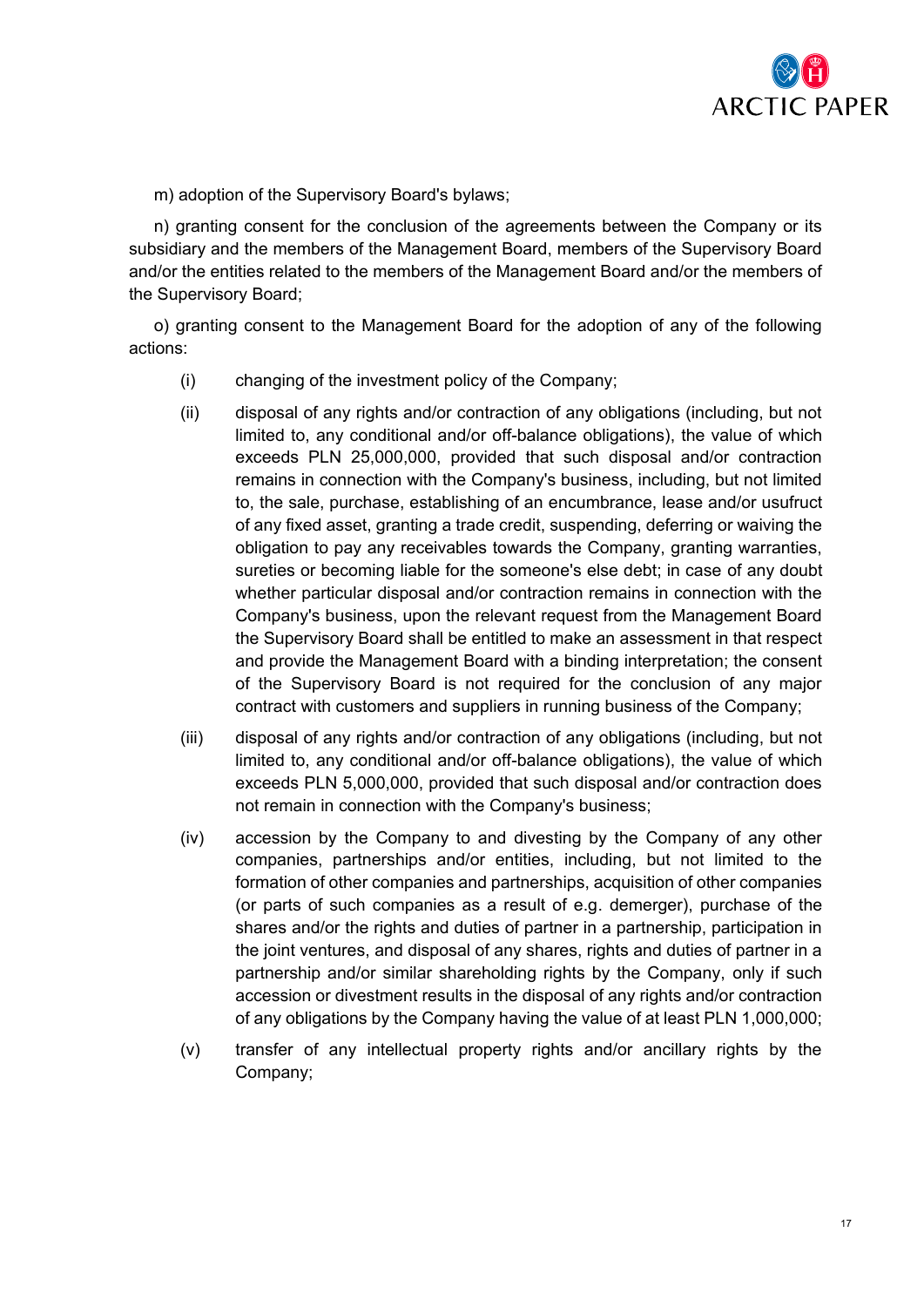

- (vi) engagement of any advisors and/or third parties by the Company or any of its subsidiaries, if the cost of such engagement exceeds the PLN 500,000;
- (vii) making the advance payment for the dividend expected as at the end of the financial year;
- (viii) providing financing (by any means whatsoever) to the entities related to the Company, including, but not limited to, granting loans, sureties and/or warranties, becoming liable for such related entity's debt, subscribing for any debt securities, suspending, deferring or waiving the obligation to pay any receivables towards the Company, or disposal of any rights (whether free of charge or not) for the benefit to the entities related to the Company, including, but not limited to, any sale, encumbrance, lease, donation, lending for use and/or contraction of any obligations towards the entities related to the Company (including, but not limited to, any conditional and/or off-balance obligations), the value of which exceeds PLN 10,000,000.
- 15.3 Members of the Supervisory Board perform their duties in person.

# **THE GENERAL MEETING**

# **ARTICLE 16**

- 16.1 The General Meeting shall be held either in the Company's registered office or in Warsaw.
- 16.2 A General meeting may be ordinary or extraordinary.
- 16.3 An Ordinary General Meeting should be held no later than six months after the end of each financial year.

- 17.1 The General Meeting will be opened by the Supervisory Board Chairman or the person appointed by the Chairman, and thereafter the Chairman of the General Meeting will be appointed.
- 17.2 Voting will be open unless any of the shareholders requests secret voting or such voting is required by the provisions of the Commercial Companies Code. If the Commercial Companies Code stipulates voting by name, the request for secret voting will be ineffective.
- 17.3 Unless the Commercial Companies Code or the articles of association of the Company stipulate otherwise, the resolutions of the General Meeting shall be adopted by an absolute majority of votes
- 17.4 Commencing on January 1, 2014, the shareholders can participate in the General Meeting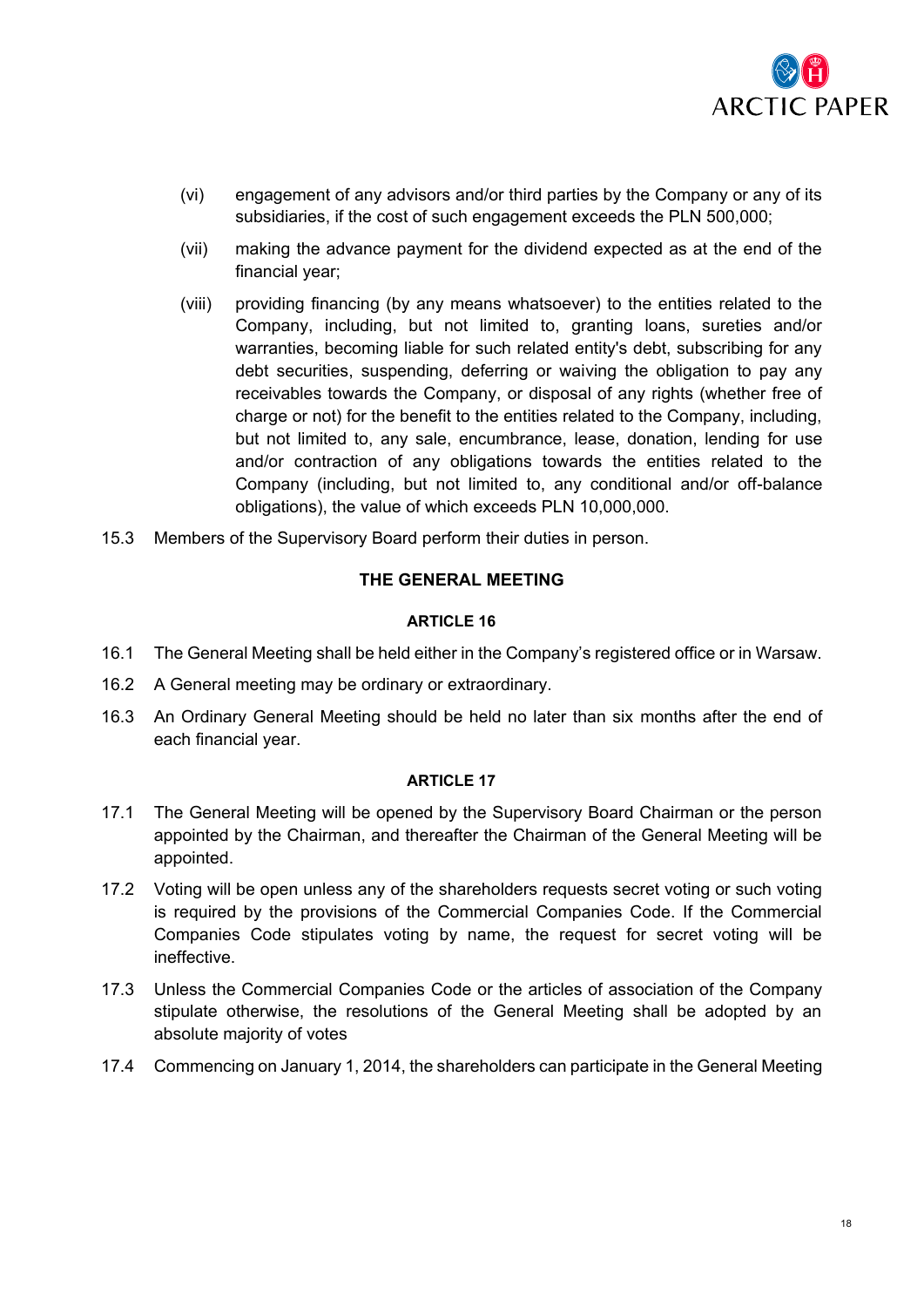

with the use of means of electronic communication.

- 17.5 Prior to January 1, 2014, the Management Board may adopt a resolution on allowing the shareholders to participate in the General Meeting with the use of means of electronic communication.
- 17.6 The Management Board of the Company shall be authorized to specify the detailed rules for this manner of participation of the shareholders in the General Meeting, including the requirements and limitations necessary to identify the shareholders and ensure safety of electronic communication.

# **ARTICLE 18**

18.1 The following matters fall within the exclusive competencies of the General Meeting:

a) examination and approval of the Management Board's statement of the Company's activities and the Company's financial statement for the previous financial year;

b) acknowledgment of performance of duties by the Management Board and Supervisory Board members duties;

c) decisions regarding distribution of profit or coverage of losses;

- d) change of the scope of the Company's business activity;
- e) amendment of the Company's Articles of Association;
- f) increase or decrease of the Company's capital;

g) merger of the Company with another company or companies, division of the Company or transformation of the Company;

h) dissolution and liquidation of the Company;

i) emission of convertible bonds or bonds with pre-emption rights and issuance of subscription warrants;

j)purchase and sale of real estate;

k) disposal and lease of an enterprise or any organized part thereof and establishment of a limited property right thereupon; and l) any and all other matters, for which the present Articles of Association or the Commercial Companies Code require a resolution of the General Meeting.

18.2 The detailed rules of operation of the General Meeting are set out as the bylaws of General Meeting, adopted by the General Meeting.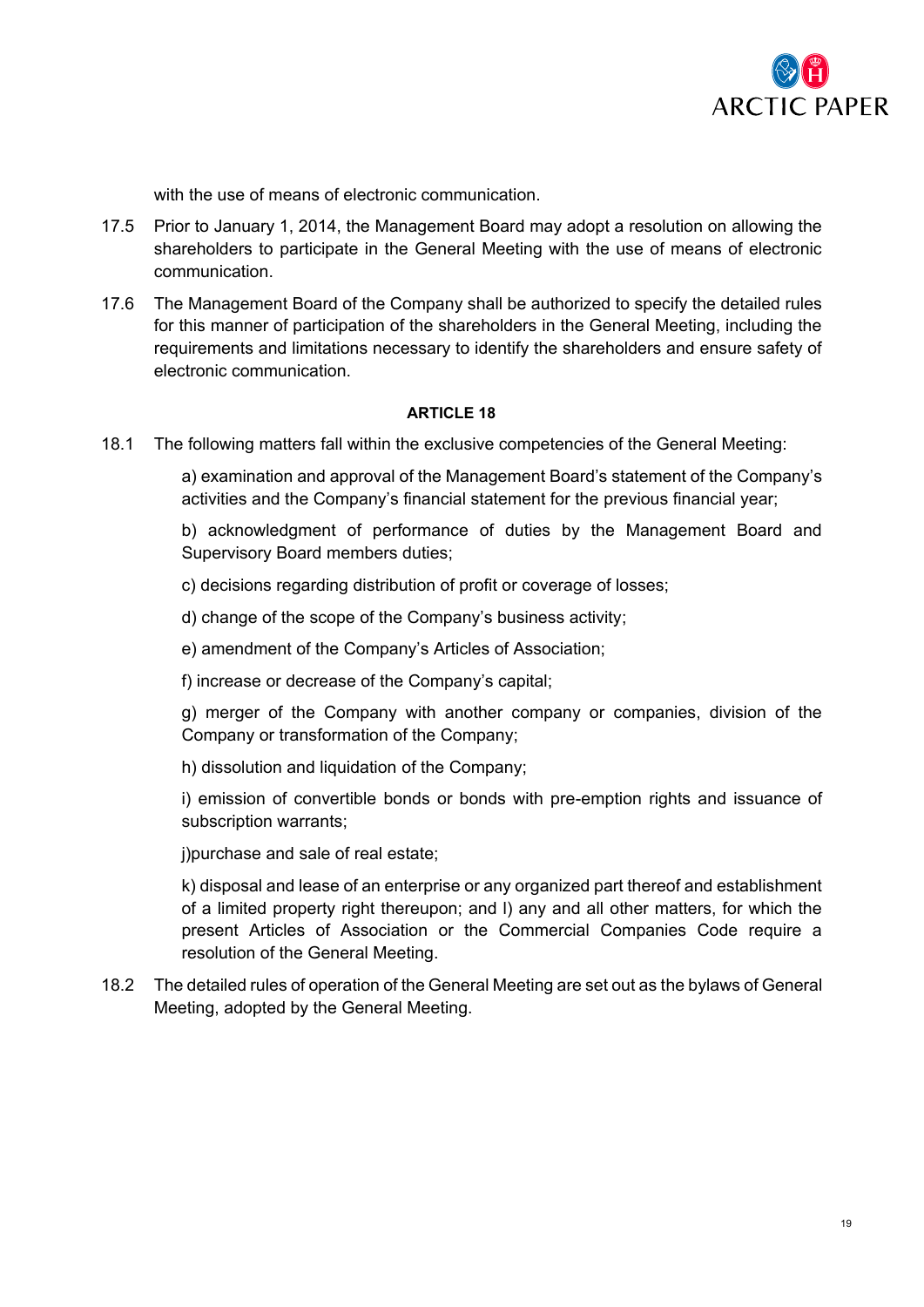

# **CHAPTER V**

# **THE COMPANY'S OPERATIONS**

### **ARTICLE 19**

- 19.1 The Company's accounts and reporting shall be managed in accordance with Polish regulations.
- 19.2 The Company's financial year is the calendar year.
- 19.3 Regardless of the supplementary capital, which is increased by at least 8% of total profits for the specific financial year, until it reaches at least onethird of share capital, the Company may also create other capital to cover particular losses or expenses, including funds for payment of future dividends (reserve capital).

### **ARTICLE 20**

- 20.1 If the Company has the status of a public company, the Ordinary General Meeting shall specify the date, as upon which the list of shareholders eligible for dividend for a given financial year is drawn up (the day of dividend) and the date of payment of such dividend.
- 20.2 The day of dividend may be set on the date of adopting a resolution or within three months from that day.
- 20.3 Subject to the legal regulations, the Company's Management Board is authorized to make prepayment against the dividend expected as at the end of the financial year, to the shareholders of the Company.

# **CHAPTER VI**

# **FINAL PROVISIONS**

- 21.1 The Company's notices which are required to be published subject to the legal regulations, shall be published in Monitor Sądowy i Gospodarczy (Court and Economic Monitor).
- 21.2 In case of liquidation of the Company, the General Meeting shall appoint liquidators of the Company and determine the method of liquidation.
- 21.3 The competencies of the members of the Management Board expire on the date indicated in the resolution of the General Meeting on the appointment of liquidators.
- 21.4 The General Meeting and the Supervisory Board retain their powers until the liquidation is completed.
- 21.5 Copies of this deed can be given also to the Company and its new shareholders."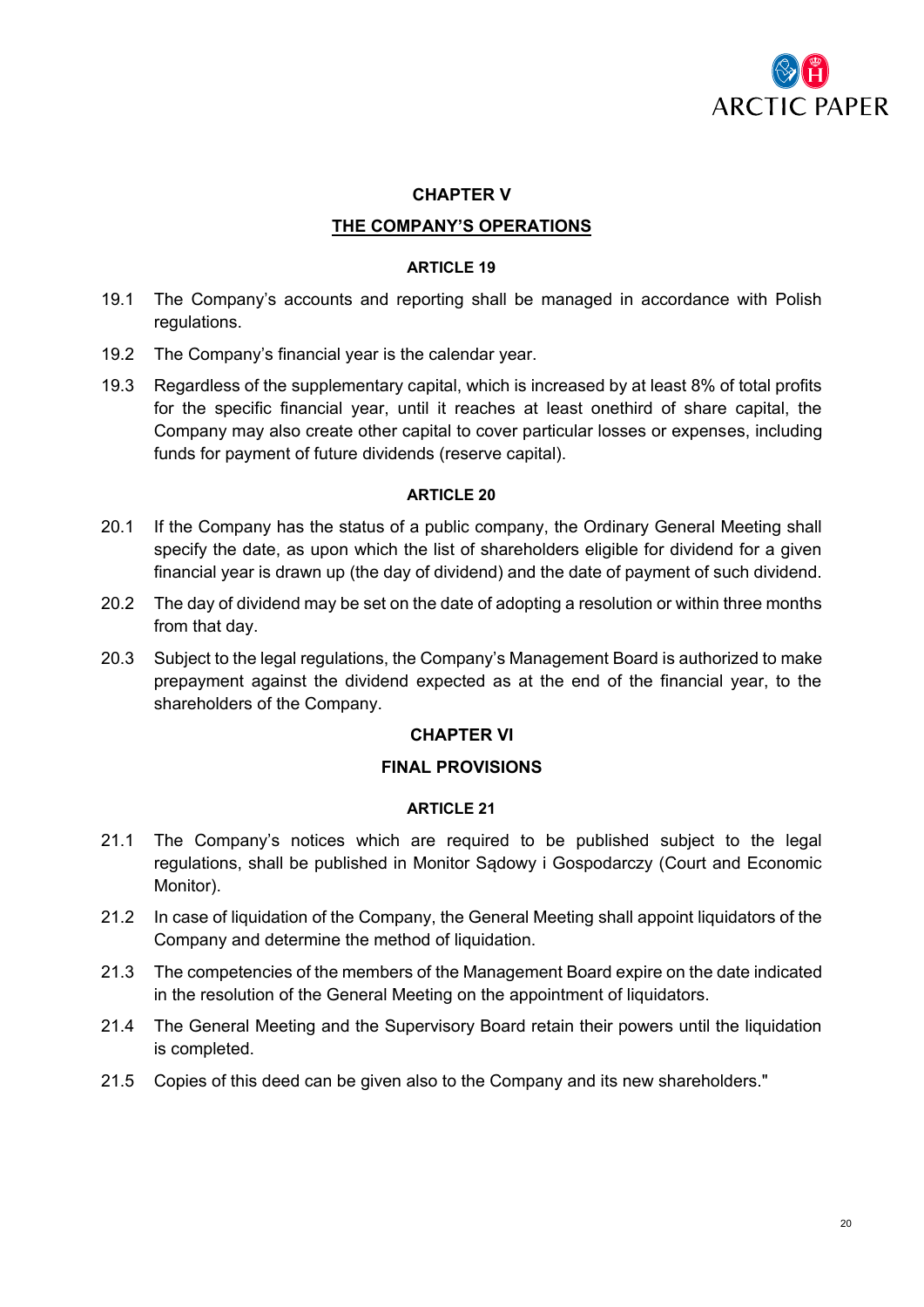

The resolution enters into force once the resolution No 9/2019 of Ordinary Shareholders Meeting of Arctic Paper S.A. dated May 28<sup>th</sup> 2019 becomes effective.

The Shareholders Meeting adopted the aforementioned resolution in open ballot, and for its adoption there were votes cast:

- effective votes: **41,395,583**, including:

- votes "for": **41,395,583**,
- votes "against": **0,**
- votes "abstaining": **0**,
- and there were no objections,
- the number of shares from which effective votes were cast was: **41,395,583**,

- the percentage share of these shares in the share capital amounted to: **59.74%.**

# **RESOLUTION NO 11/2019**

### **of the Ordinary Shareholders Meeting of**

# **Arctic Paper S.A.**

# **of May 28, 2019**

# **regarding: acknowledgment of performance of duties by a Management Board Member**

Acting pursuant to art. 395 § 2 item 1) of the Commercial Companies Code and pursuant to art. 18 section 18.1 item b) of the Articles of Association, the Shareholders Meeting of Arctic Paper S.A. with its registered office in Poznań ("**Company**") hereby adopted the following resolution(hereinafter the **"Resolution"**):

**§ 1**

The Shareholders Meeting of the Company acknowledges the performance of duties of Mr. Per Skoglund, President of the Management Board of the Company, in the financial year 2018.

# **§ 2**

The resolution shall become effective in the date of adoption hereof.

The Shareholders Meeting adopted the aforementioned resolution in secret ballot, and for its adoption there were votes cast:

- effective votes: **41,395,583**, including: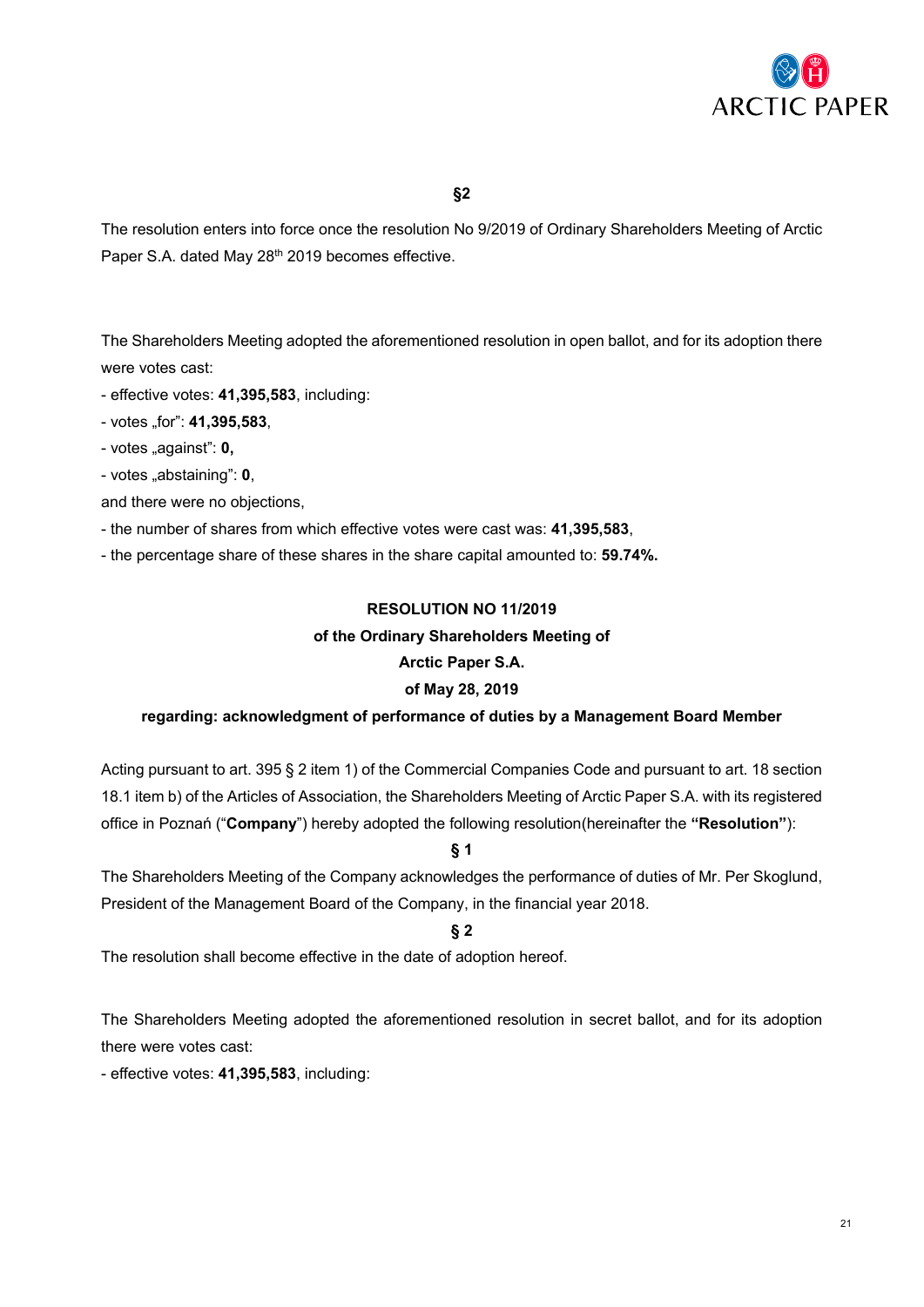

- votes "for": **41,395,583**,

- votes "against": **0**,

- votes "abstaining": **0**,

and there were no objections,

- the number of shares from which effective votes were cast was: **41,395,583**,

- the percentage share of these shares in the share capital amounted to: **59.74%.**

# **RESOLUTION NO 12/2019**

### **of the Ordinary Shareholders Meeting of**

**Arctic Paper S.A.**

### **of May 28, 2019**

### **regarding: acknowledgment of performance of duties by a Management Board Member**

Acting pursuant to art. 395 § 2 item 1) of the Commercial Companies Code and pursuant to art. 18 section 18.1 item b) of the Articles of Association, the Shareholders Meeting of Arctic Paper S.A. with its registered office in Poznań ("**Company**") hereby adopted the following resolution(hereinafter the **"Resolution"**):

# **§ 1**

The Shareholders Meeting of the Company acknowledges the performance of duties of Mr. Göran Eklund, Member of the Management Board of the Company, in the financial year 2018.

# **§ 2**

The resolution shall become effective in the date of adoption hereof.

The Shareholders Meeting adopted the aforementioned resolution in secret ballot, and for its adoption there were votes cast:

- effective votes: **41,395,583**, including:
- votes "for": **41,395,583**,
- votes "against": **0**,
- votes "abstaining": **0**,

and there were no objections,

- the number of shares from which effective votes were cast was: **41,395,583**,
- the percentage share of these shares in the share capital amounted to: **59.74%.**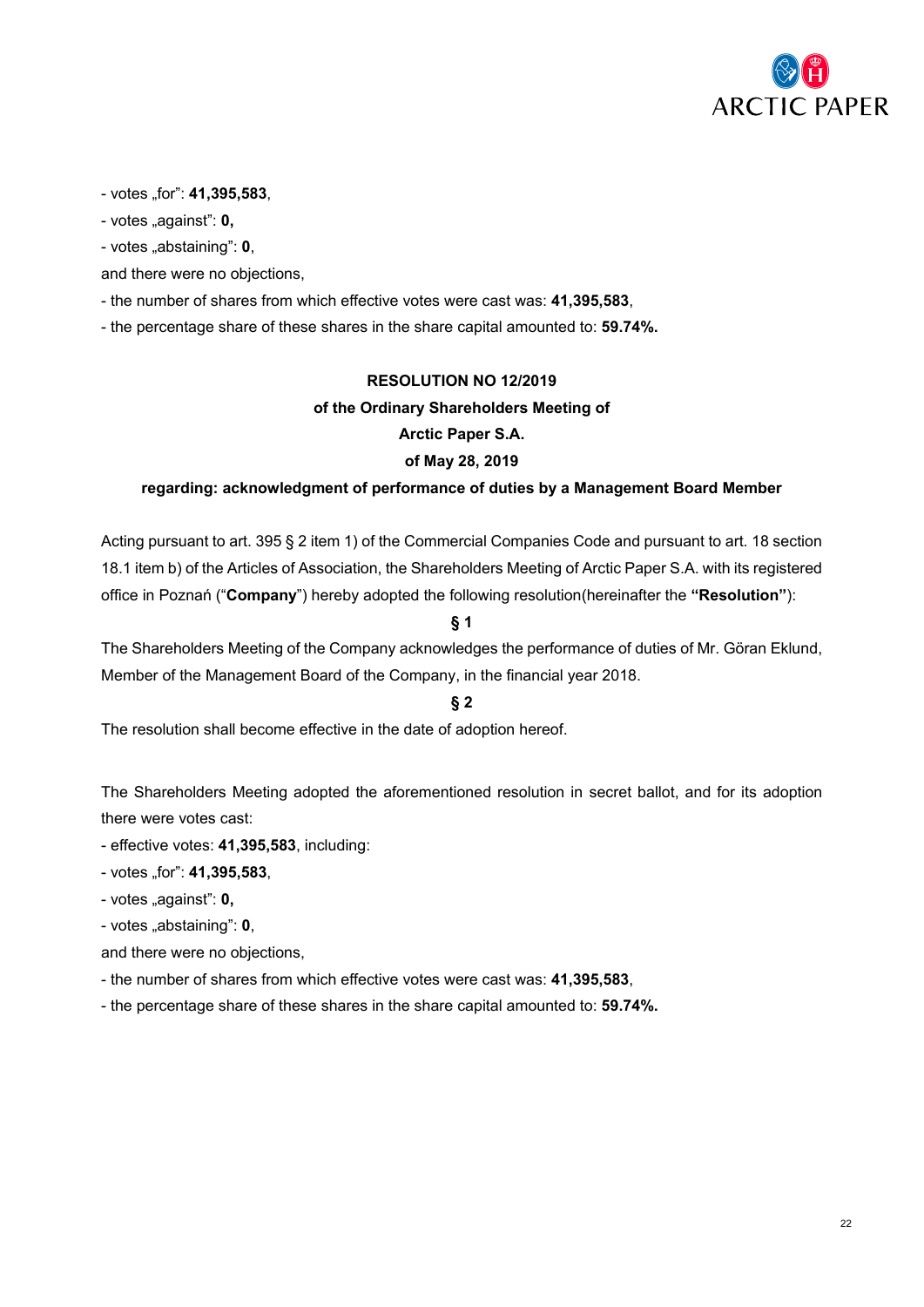

# **RESOLUTION NO 13/2019 of the Ordinary Shareholders Meeting of Arctic Paper S.A. of May 28, 2019**

# **regarding: acknowledgment of performance of duties by a Supervisory Board Member**

Acting pursuant to art. 395 § 2 item 3) of the Commercial Companies Code and pursuant to art. 18 section 18.1 item b) of the Articles of Association, the Shareholders Meeting of Arctic Paper S.A. with its registered office in Poznań ("**Company**")hereby adopted the following resolution (hereinafter the **"Resolution"**):

### **§ 1**

The Shareholders Meeting of the Company acknowledges the performance of duties of Mr. Per Lundeen, President of the Supervisory Board of the Company, in the financial year 2018.

### **§ 2**

The resolution shall become effective in the date of adoption hereof.

The Shareholders Meeting adopted the aforementioned resolution in secret ballot, and for its adoption there were votes cast:

- effective votes: **41,395,583**, including:

- votes "for": **41,395,583**,

- votes "against": **0,** 

- votes "abstaining": **0**,

and there were no objections,

- the number of shares from which effective votes were cast was: **41,395,583**,

- the percentage share of these shares in the share capital amounted to: **59.74%.**

# **RESOLUTION NO 14/2019**

### **of the Ordinary Shareholders Meeting of**

#### **Arctic Paper S.A.**

# **of May 28, 2019**

#### **regarding: acknowledgment of performance of duties by a Supervisory Board Member**

Acting pursuant to art. 395 § 2 item 3) of the Commercial Companies Code and pursuant to art. 18 section 18.1 item b) of the Articles of Association, the Shareholders Meeting of Arctic Paper S.A. with its registered office in Poznań ("**Company**")hereby adopted the following resolution(hereinafter the **"Resolution"**):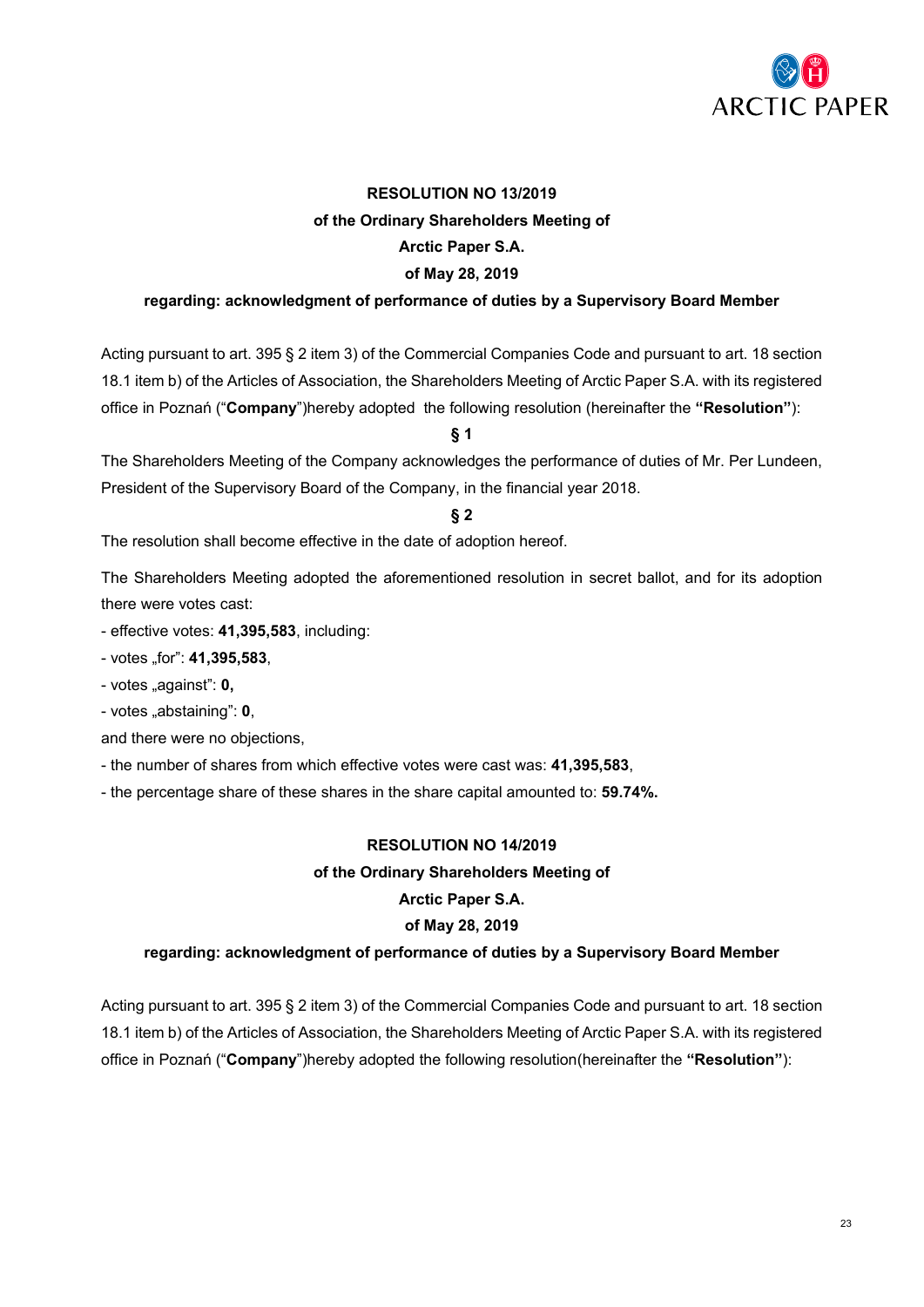

The Shareholders Meeting of the Company acknowledges the performance of duties of Mr. Thomas Onstad, Member of the Supervisory Board of the Company, in the financial year 2018.

**§ 2**

The resolution shall become effective in the date of adoption hereof.

The Shareholders Meeting adopted the aforementioned resolution in secret ballot, and for its adoption there were votes cast:

- effective votes: **41,395,583**, including:

- votes "for": **41,395,583**,

- votes "against": **0,**

- votes "abstaining": **0**,

and there were no objections,

- the number of shares from which effective votes were cast was: **41,395,583**,

- the percentage share of these shares in the share capital amounted to: **59.74%.**

# **RESOLUTION NO 15/2019**

### **of the Ordinary Shareholders Meeting of**

# **Arctic Paper S.A.**

# **of May 28, 2019**

# **regarding: acknowledgment of performance of duties by a Supervisory Board Member**

Acting pursuant to art. 395 § 2 item 3) of the Commercial Companies Code and pursuant to art. 18 section 18.1 item b) of the Articles of Association, the Shareholders Meeting of Arctic Paper S.A. with its registered office in Poznań ("**Company**")hereby adopted the following resolution(hereinafter the **"Resolution"**):

**§ 1**

The Shareholders Meeting of the Company acknowledges the performance of duties of Mr. Roger Mattsson, Member of the Supervisory Board of the Company, in the financial year 2018.

**§ 2**

The resolution shall become effective in the date of adoption hereof.

The Shareholders Meeting adopted the aforementioned resolution in secret ballot, and for its adoption there were votes cast: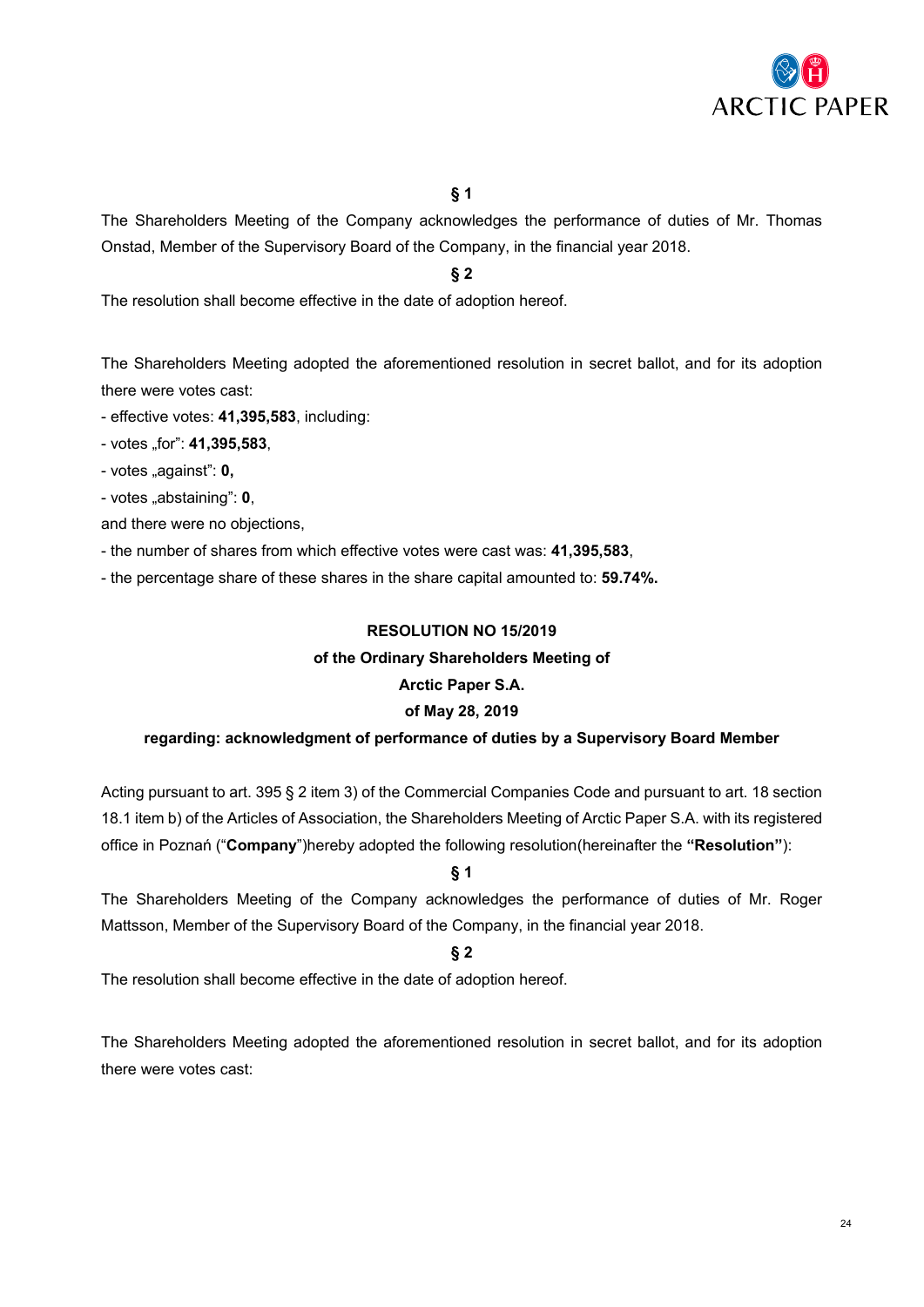

- effective votes: **41,395,583**, including:

- votes "for": **41,395,583**,

- votes "against": **0**,

- votes "abstaining": **0**,

and there were no objections,

- the number of shares from which effective votes were cast was: **41,395,583**,

- the percentage share of these shares in the share capital amounted to: **59.74%.**

# **RESOLUTION NO 16/2019**

### **of the Ordinary Shareholders Meeting of**

### **Arctic Paper S.A.**

### **of May 28, 2019**

### **regarding: acknowledgment of performance of duties by a Supervisory Board Member**

Acting pursuant to art. 395 § 2 item 3) of the Commercial Companies Code and pursuant to art. 18 section 18.1 item b) of the Articles of Association, the Shareholders Meeting of Arctic Paper S.A. with its registered office in Poznań ("**Company**")hereby adopted the following resolution(hereinafter the **"Resolution"**):

# **§ 1**

The Shareholders Meeting of the Company acknowledges the performance of duties of Mr. Maciej Georg, Member of the Supervisory Board of the Company, in the financial year 2018.

# **§ 2**

The resolution shall become effective in the date of adoption hereof.

The Shareholders Meeting adopted the aforementioned resolution in secret ballot, and for its adoption there were votes cast:

- effective votes: **41,395,583**, including:
- votes "for": **41,395,583**,
- votes "against": **0,**
- votes "abstaining": **0**,

and there were no objections,

- the number of shares from which effective votes were cast was: **41,395,583**,
- the percentage share of these shares in the share capital amounted to: **59.74%.**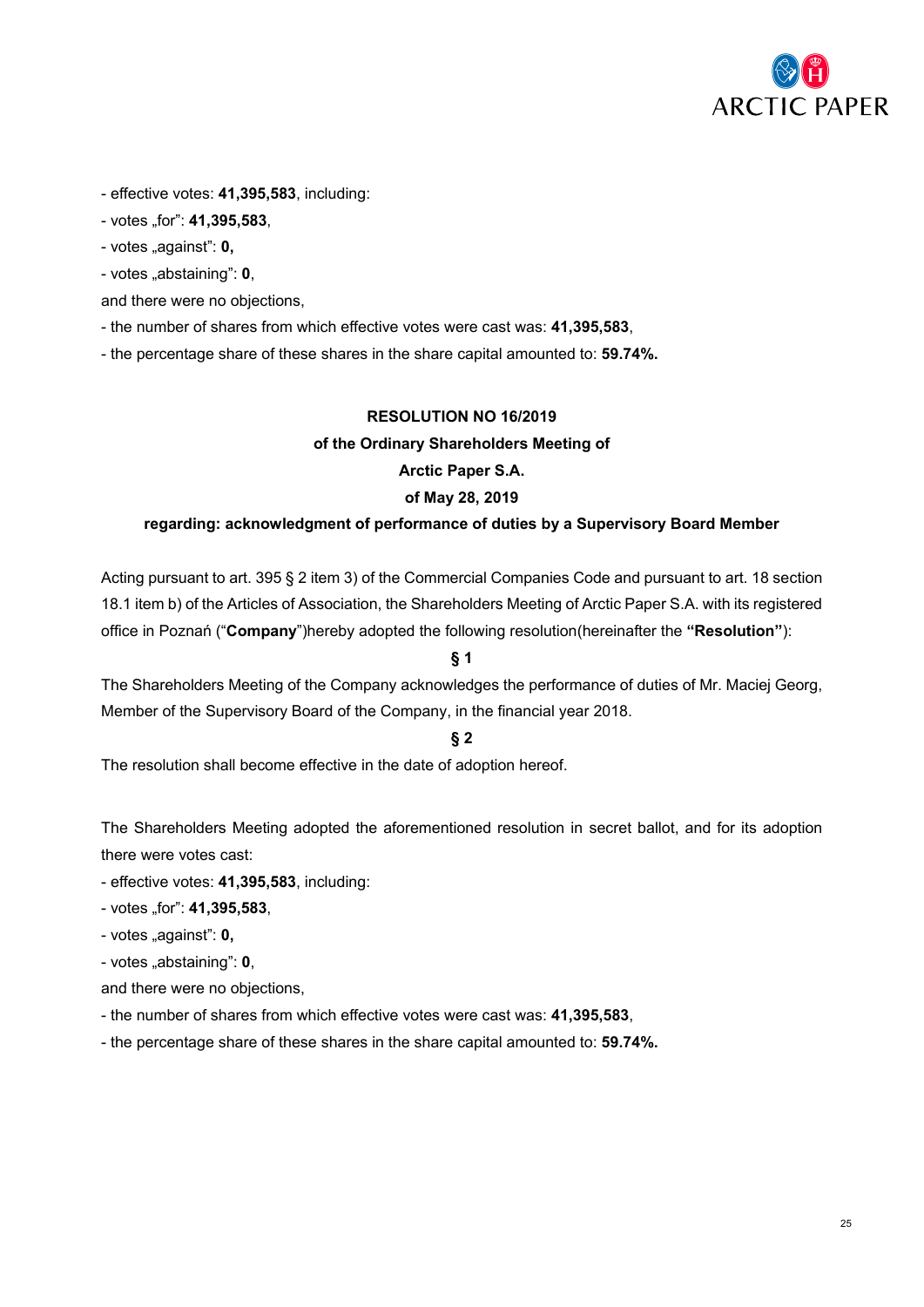

# **RESOLUTION NO 17/2019 of the Ordinary Shareholders Meeting of Arctic Paper S.A. of May 28, 2019**

# **regarding: acknowledgment of performance of duties by a Supervisory Board Member**

Acting pursuant to art. 395 § 2 item 3) of the Commercial Companies Code and pursuant to art. 18 section 18.1 item b) of the Articles of Association, the Shareholders Meeting of Arctic Paper S.A. with its registered office in Poznań ("**Company**")hereby adopted the following resolution(hereinafter the **"Resolution"**):

**§ 1**

The Shareholders Meeting of the Company acknowledges the performance of duties of Mr. Mariusz Grendowicz, Member of the Supervisory Board of the Company, in the financial year 2018.

**§ 2**

The resolution shall become effective in the date of adoption hereof.

The Shareholders Meeting adopted the aforementioned resolution in secret ballot, and for its adoption there were votes cast:

- effective votes: **41,395,583**, including:
- votes "for": **41,395,583**,
- votes "against": **0,**
- votes "abstaining": **0**,

and there were no objections,

- the number of shares from which effective votes were cast was: **41,395,583**,
- the percentage share of these shares in the share capital amounted to: **59.74%.**

#### **RESOLUTION NO 18/2019**

#### **of the Ordinary Shareholders Meeting of**

#### **Arctic Paper S.A.**

#### **of May 28, 2019**

#### **regarding: dismissal of the member of the Supervisory Board of the Company**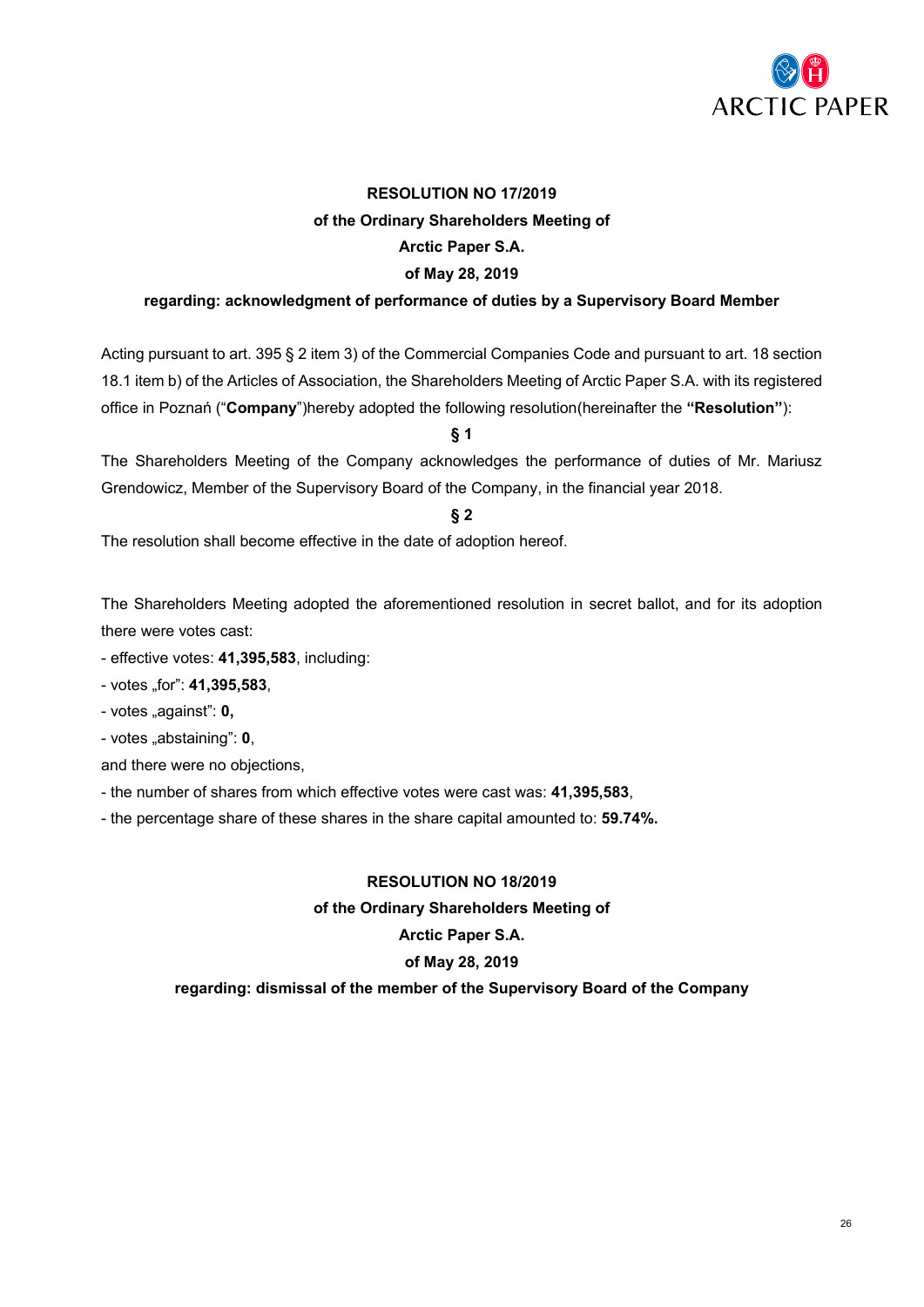

Acting pursuant to art. 385 § 1 of the Commercial Companies Code and pursuant to art. 12 point 1 of the Articles of Association, the Shareholders Meeting of Arctic Paper S.A. with its registered office in Poznań ("**Company**") hereby adopted the following resolution(hereinafter the **"Resolution"**):

§ 1

The Shareholders Meeting of Arctic Paper S.A. resolves to revoke Mr. Maciej Georg from the position of member of the Supervisory Board of the Company.

§ 2

The resolution shall become effective in the date of adoption hereof.

The Shareholders Meeting adopted the aforementioned resolution in secret ballot, and for its adoption there were votes cast:

- effective votes: **41,395,583**, including:
- votes "for": **41,395,583**,
- votes "against": **0**,
- votes "abstaining": **0**,

and there were no objections,

- the number of shares from which effective votes were cast was: **41,395,583**,
- the percentage share of these shares in the share capital amounted to: **59.74%.**

# **RESOLUTION NO 19/2019**

# **of the Ordinary Shareholders Meeting of**

# **Arctic Paper S.A.**

# **of May 28, 2019**

# **regarding: appointment of the member of the Supervisory Board of the Company**

Acting pursuant to art. 385 § 1 of the Commercial Companies Code and pursuant to art. 12 point 1 of the Articles of Association, the Shareholders Meeting of Arctic Paper S.A. with its registered office in Poznań ("**Company**")hereby adopted the following resolution(hereinafter the **"Resolution"**):

§ 1

The Shareholders Meeting of Arctic Paper S.A. resolves to appoint Ms. Dorota Raben as member of the Supervisory Board of the Company.

§ 2

The resolution shall become effective in the date of adoption hereof.